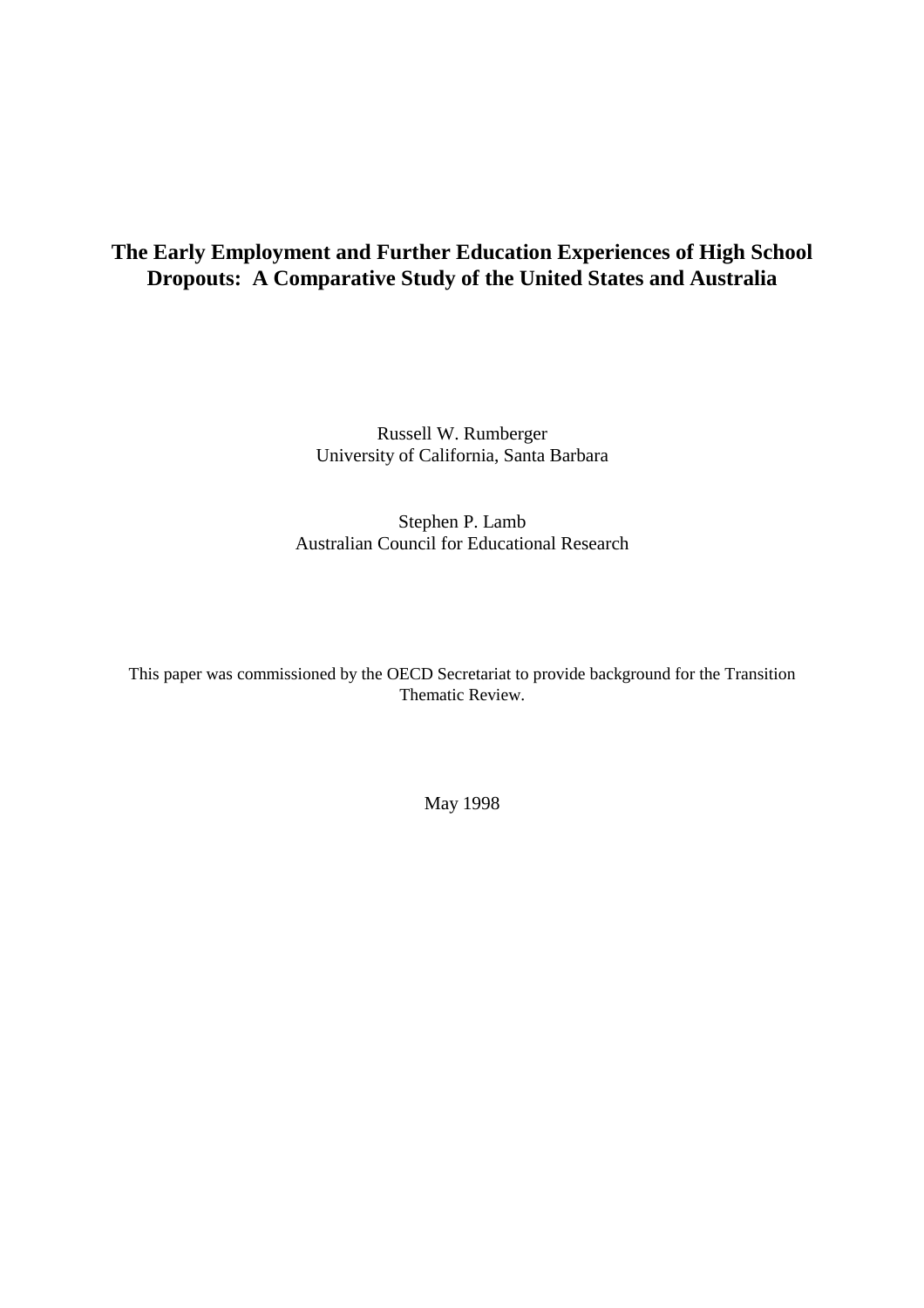#### **Abstract**

It is widely recognized that high school dropouts, or early school leavers, experience the most difficulty in making the transition from school to productive activities in adulthood, particularly post-school education, training, and employment. This study examines the experiences of high school dropouts from the United States and Australia in the first two years beyond high school. Unlike most studies of school dropouts, we define a school dropout as any student who ever quit high school. By defining school dropouts in this way, we are able to examine not only which students quit high school, but which ones ultimately return and complete high school through various alternative means. In the United States, at least, a high proportion of high school dropouts ultimately complete secondary school. We go on to compare the post-school education, training and employment experiences of school dropouts who complete high school with those who do not complete high school as well as with high school graduates who never quit school. Our analysis reveals substantial differences in the post-school education and employment experiences of these three groups, with school dropouts experiencing much longer periods where they are neither employed nor in post-school education or training.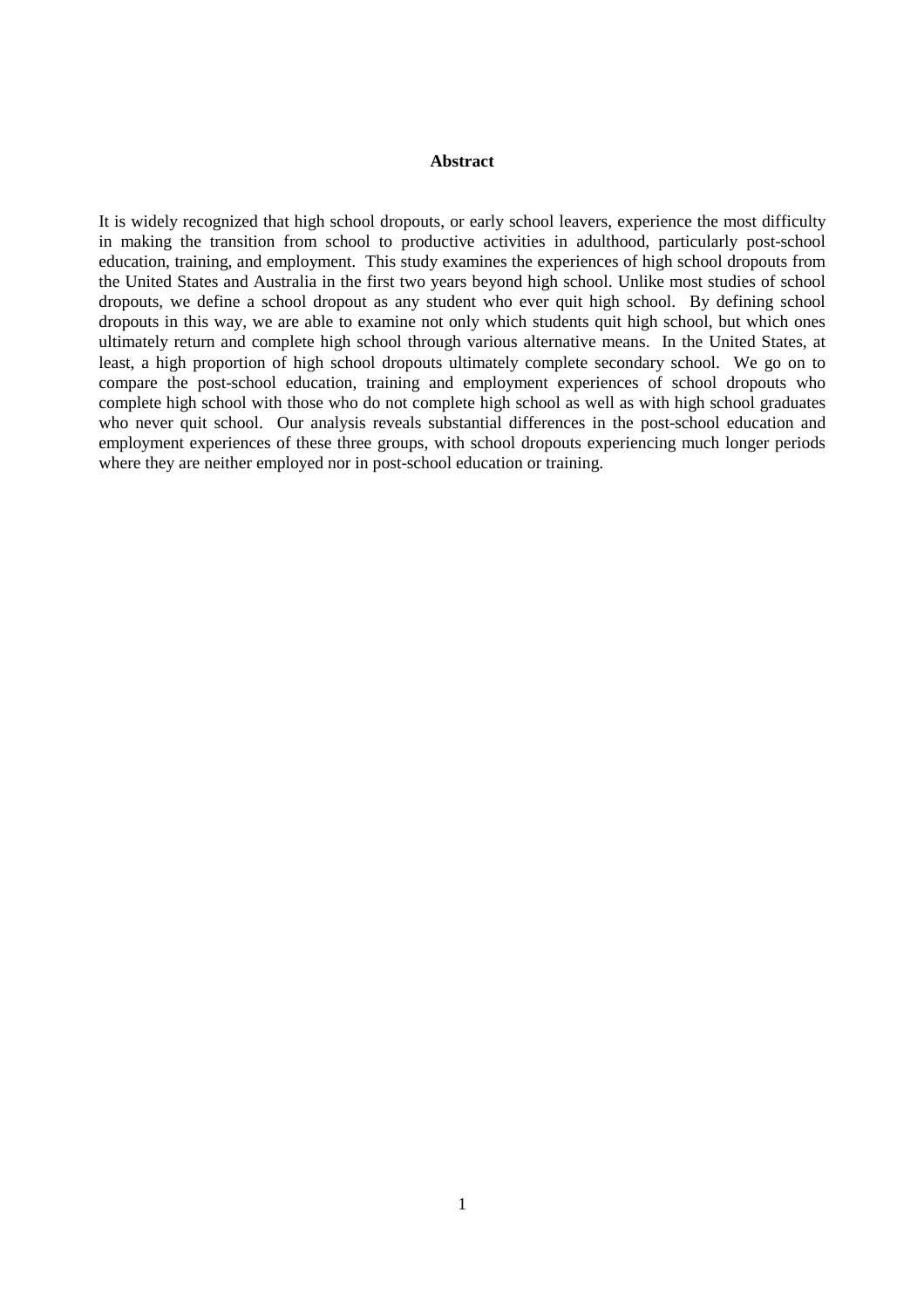#### **Introduction**

There is widespread interest among all industrialized countries in improving the transition from school to working life for young people (OECD, 1996). Because the majority of young people in most industrialized countries now complete secondary school, this interest has focused particularly on the transition from secondary school to post-high school work and education. And as the rate of secondary school completion has grown, so too has concern over that group of young people who fail to complete high school. It is widely recognized that high school dropouts, or early school leavers, experience the most difficulty in making the transition from school to productive activities in adulthood—post-school education, training, and employment.

This study examines the experiences of high school dropouts from the United States and Australia in the first two years beyond high school. We begin the study by examining who drops out of high school. Unlike most studies of school dropouts, we define a school dropout as any student who ever quit high school. By defining school dropouts in this way, we are able to examine not only which students quit high school, but which ones ultimately return and complete high school through various alternative means. In the United States, at least, a high proportion of high school dropouts ultimately complete secondary school. We go on to compare the post-school education, training and employment experiences of school dropouts who complete high school with those who do not complete high school as well as with high school graduates who never quit school. Our analysis reveals substantial differences in the post-school education and employment experiences of these three groups, with school dropouts experiencing much longer periods where they are neither employed nor in post-school education or training.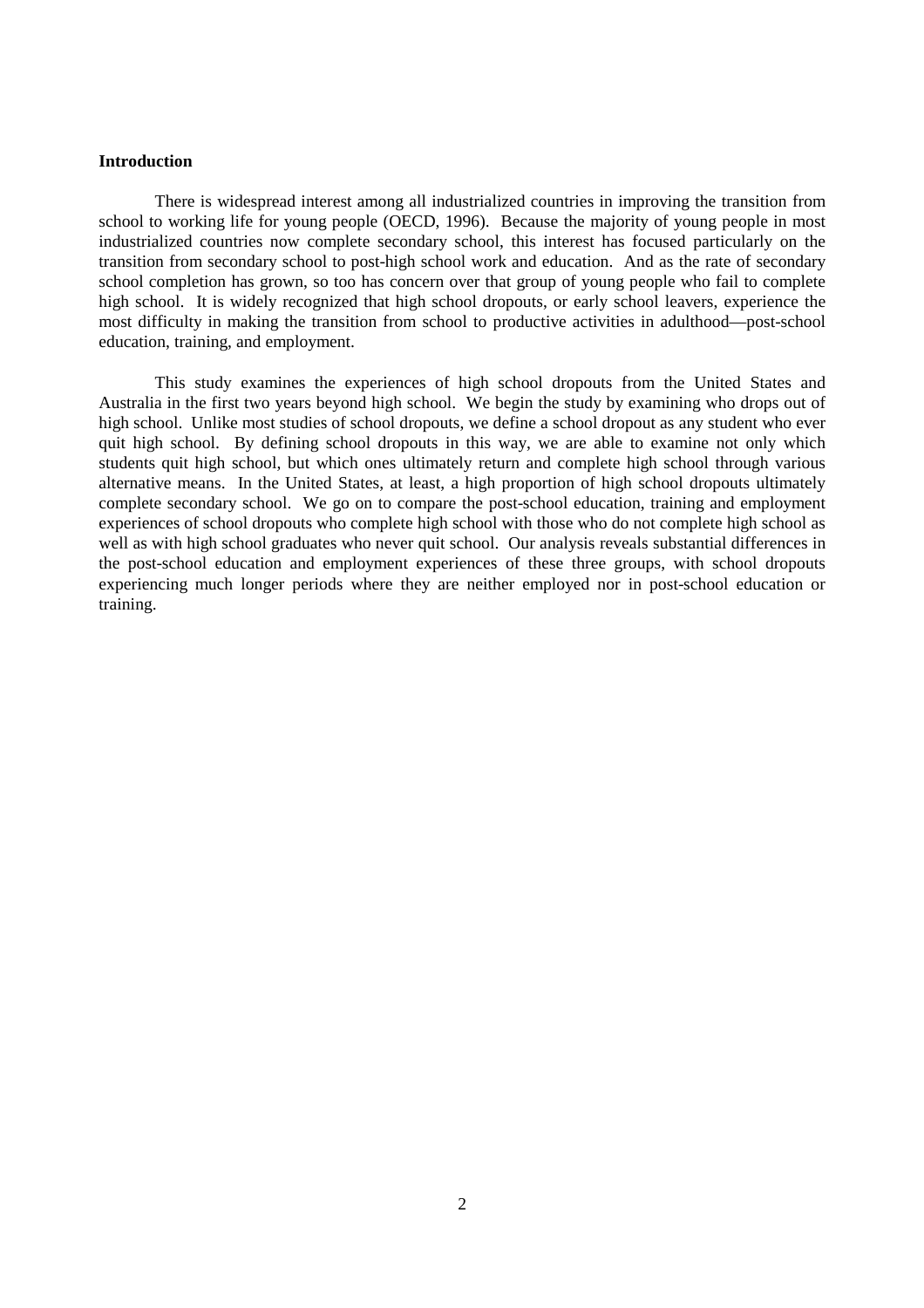#### **Data and Methods**

The analysis is based on comparable longitudinal surveys in both countries. The US data were drawn from the National Educational Longitudinal Survey of 1988 (NELS:88), a longitudinal survey of 25,000 grade 8 students in the United States begun in 1988 that was also designed to provide policyrelevant information on young people's education, training, and transition to adulthood (Carroll, 1996). NELS base year data were collected in 1988 and follow-up data were collected on a subset of base-year respondents in 1990, 1992, and 1994 (2 years after normal high school completion). Follow-up students were tracked whether they remained in school or dropped out, as long as they continued to reside in the United States. A total of 13,120 students were interviewed in all four survey years. Sample weights were imputed for members of this panel in order to provide an accurate population estimate of the population of the approximately 3 million 8th graders in 1988.

Australian data used in the study were from the 1975 cohort of the *Youth in Transition* surveys, which are national longitudinal surveys of 10– and 14–year-olds conducted by the Australian Council for Educational Research. *Youth in Transition* includes four nationally representative cohorts of young people. Each cohort had an initial sample size of over 5,500 respondents. The cohorts were born in 1961, 1965, 1970 and 1975. The *Youth in Transition* (YIT) project studies the transitions between school, postschool education and training, and work. Information on the 1975 cohort was collected in annual surveys commencing in 1989. The original sample was selected using a stratified cluster sample design. Sample weights have been calculated to adjust for sampling design and for sample attrition.

The longitudinal surveys are comparable in terms of respondents' level of schooling and their major points of transition from school. While the sample for the Australian data is an age-based cohort rather than a grade-based cohort, as in the US case, approximately 70 per cent of the Australian students were in the same year-level as their US counterparts at commencement of NELS—Year 8 in 1988. The modal year of graduation from Year 12 for both samples was 1992.

Two major types of variables were used in this study. First, both surveys identified students who had ever dropped out of high school. In NELS, students were identified as ever dropped out both from survey responses (1990 and 1992) and from school records during the non-survey years (1989 and 1991) as students were tracked by survey administrators. Because this tracking was done only at certain intervals, however, it probably understates the number of students who actually quit school sometime between the  $8<sup>th</sup>$  and  $12<sup>th</sup>$  grades. In YIT, dropouts were identified from survey responses (1989 – 1994).

The second type of variables used in this study was related to education and labor market experiences between the end of high school and the 1994 survey interview. In the case of NELS, the final interview took place between February and August. Because most students completed high school in June, 1992, this represents about a two year interval since high school completion. And because most students in the US complete high school when they are 18 years old, the average age of respondents at the time of the interview was 20.3 years. In the case of YIT, the 1994 survey took place in December, but the information collected on current activities was referenced to October of that year. Most students in the YIT sample completed high school in November 1992, representing roughly a two year period to the survey period in 1994.

High school completion status and post-secondary enrollment status were taken as of the 1994 interview date for NELS and as of October 1994 for YIT. But in order to examine the same period of post-high school activity, we examined post-secondary education and employment activities as of February 1994—18 months after the modal high school completion—for the US data, and as of October 1994—20 months after the modal high school completion—for the Australian data. We also examined post-secondary education and employment activities for the entire 18 month period from July, 1992 to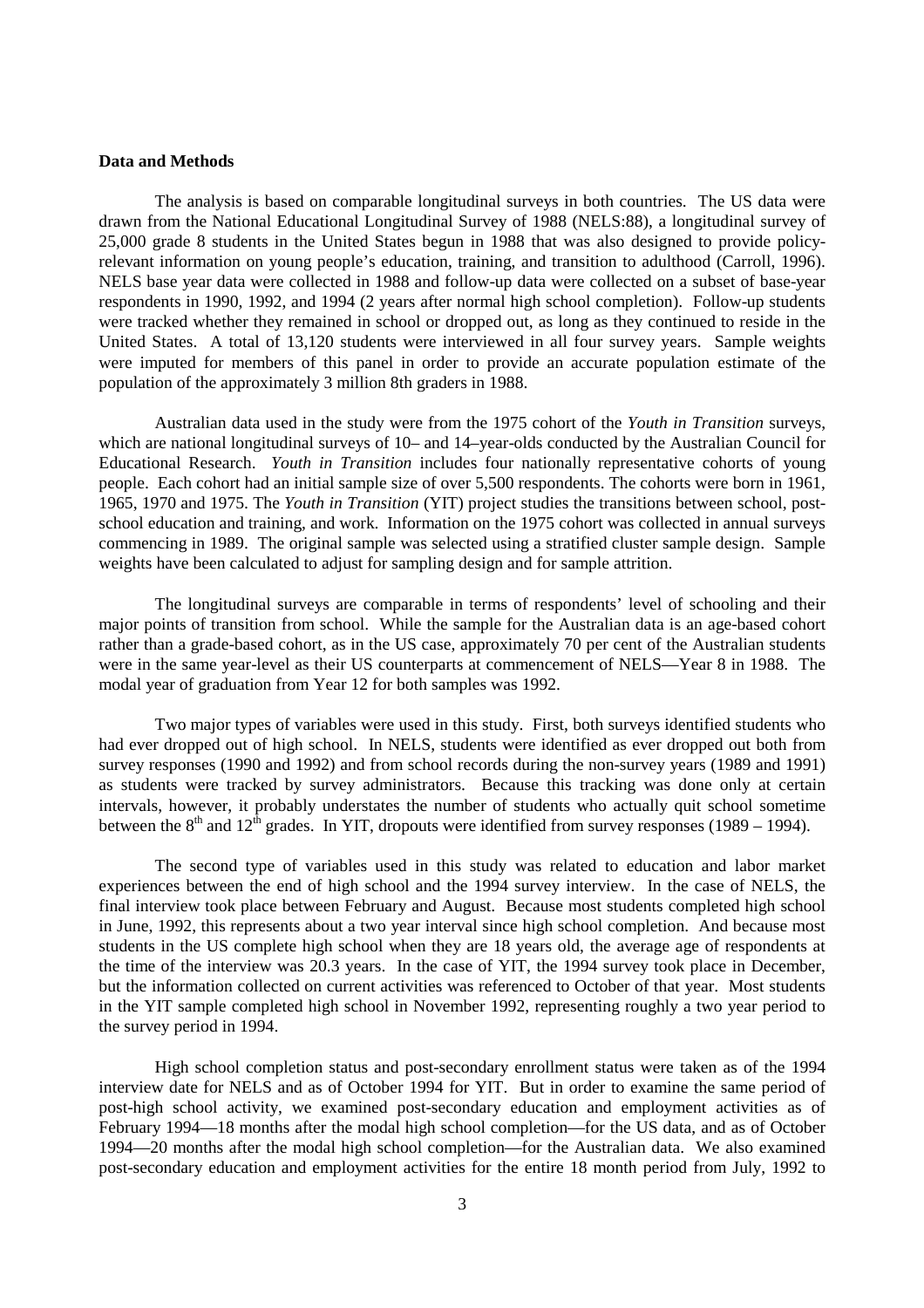February, 1994 in NELS and for the entire twenty month period from January, 1993 to October, 1994 in YIT.

### **Pathways to High School Completion**

Focus on the transition from high school to work and further education takes as the starting point the time when students leave secondary school either as graduates or dropouts. This focus assumes that once a student drops out of high school, they remain a dropout or early school leaver. Alternatively, studies of labor market outcomes of high school dropouts often differentiate between students who have completed high school or dropped out at the time labor market outcomes are measured. Both of these approaches fail to differentiate between high school dropouts who may eventually complete high school and those who do not.

The reason for making this distinction is that, in the United States at least, there is a growing body of research evidence that shows (1) a much larger percentage of students have dropped out of high school than is reveled by measures of educational status reported in official government statistics, and (2) a substantial proportion of high school dropouts eventually complete high school, either by earning a regular high school diploma or by earning a high school equivalency certificate that is recognized as the equivalent to a regular diploma by employers and post-secondary institutions. For example, a study of a national cohort of young men who were 14 to 21 years of age, in 1979, found that 37 percent had quit high school for at least a 3 month period although by 1990, when the young men were 25 to 32 years old, only 14 percent were classified as high school dropouts (Klerman & Karoly, 1994). In other words, more than 60 percent of the high school dropouts eventually completed high school. Other studies, too, have shown that a substantial proportion of high school dropouts eventually complete high school (Kolstad  $\&$ Kaufman, 1989).

Data from the present study support these earlier studies. In the United States, 21 percent of young adults dropped out of high school some time after the  $8<sup>th</sup>$  grade (Table 1). This rate is twice as large as the government-reported dropout rate of 11.5 percent among 16 to 24 year olds in the United States in 1994 (McMillen & Kaufman, 1997, Table 4), although it is smaller than the rate reported above for an earlier cohort of young men.

The 21 percent rate for the United States is remarkably similar to the rate of 22 percent for Australia (Table 2), though this has not always been so. While dropout rates in the US have fluctuated over time, they have been relatively stable over the last two decades (McMillen & Kaufman, 1997). In Australia, however, the rates have fallen sharply since the early 1980s (Lamb, 1994). In 1982, over 60 percent of young people left school before Year 12. The rates of dropping out fell sharply during the 1980s reaching a low of 22 percent in 1992.

Dropout rates in both countries vary widely among social groups. In Australia, males had substantially higher dropout rates than females, while in the US dropout rates were very similar between males and females. In Australia the gap between males and females reflects, in part, differences in labor market opportunities available to teenage males and females. Teenage girls have been more severely affected by the long term changes in Australian industry structure which have reduced work opportunities in areas traditionally pursued by school dropouts (such as in manufacturing). Largely excluded from the main single source of full-time employment for young people—apprenticeships—and more at risk of unemployment, girls have been completing Year 12 in greater numbers.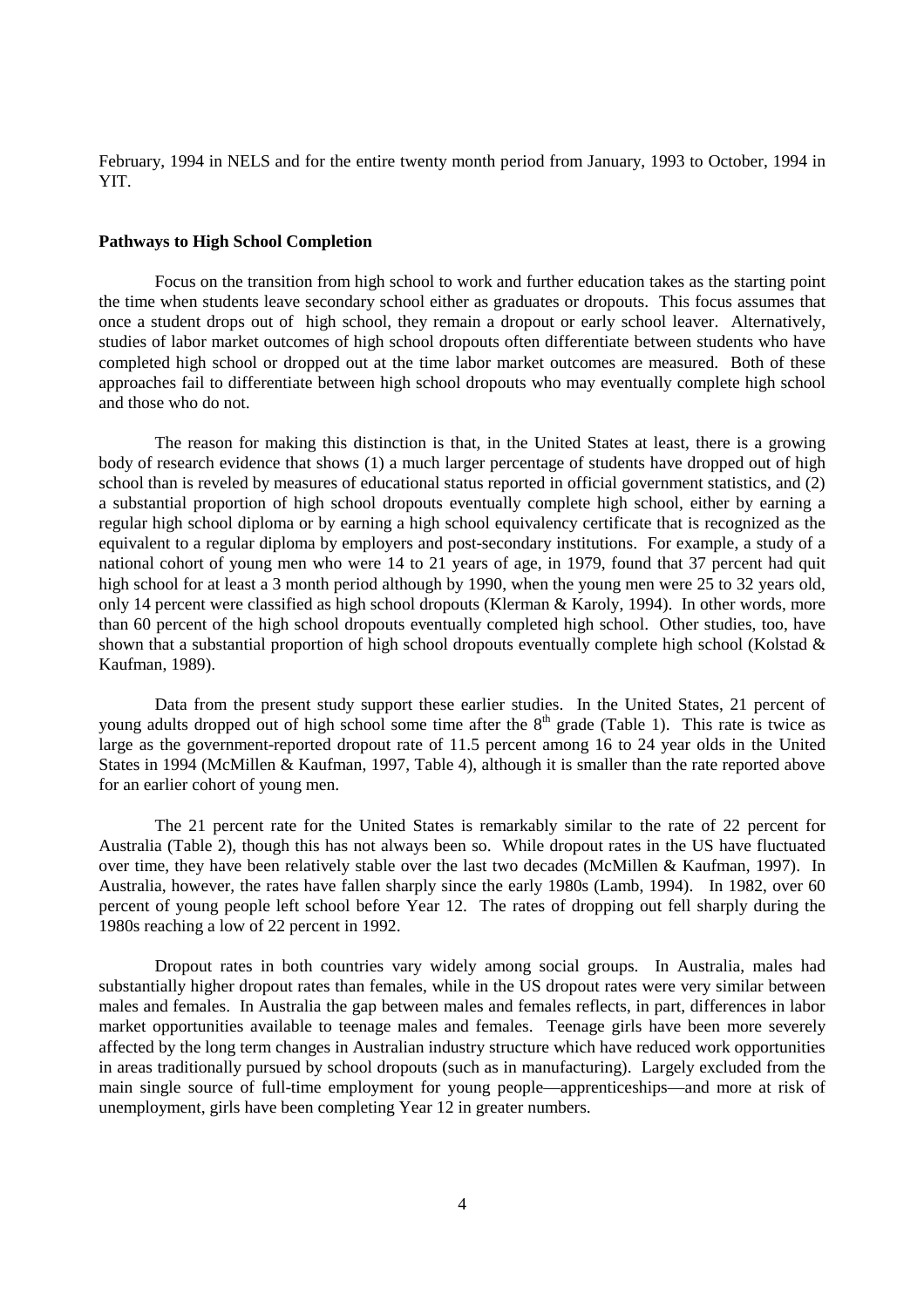| Characteristic                           | Males  | Females        | Total          | Maximum<br>Margin of<br>Error* |
|------------------------------------------|--------|----------------|----------------|--------------------------------|
| Overall                                  | 22     | 20             | 21             | ± 2                            |
| Family Socioeconomic quartile            |        |                |                |                                |
| Highest                                  | 8      | 6              | $\overline{7}$ | ±2                             |
| Upper middle                             | 17     | 15             | 16             | $±$ 3                          |
| Lower middle                             | 23     | 21             | 22             | ±4                             |
| Lowest                                   | 40     | 38             | 39             | ±4                             |
| Parents education                        |        |                |                |                                |
| High school or less                      | 34     | 31             | 32             | ±4                             |
| Some postsecondary                       | 21     | 21             | 21             | ±4                             |
| Four years of college or more            | 9      | 6              | 8              | ±2                             |
| Ethnicity                                |        |                |                |                                |
| Asian                                    | 10     | 11             | 10             | ±4                             |
| <b>Black</b>                             | 29     | 30             | 32             | ± 6                            |
| Hispanic                                 | 34     | 29             | 30             | ± 5                            |
| Non-Hispanic White                       | 18     | 17             | 18             | ± 2                            |
| Native American                          | 50     | 36             | 43             | ±19                            |
| School location in grade 8               |        |                |                |                                |
| Urban                                    | 28     | 21             | 25             | ±4                             |
| Suburban                                 | 18     | 19             | 19             | ± 3                            |
| Rural                                    | 21     | 21             | 21             | ± 3                            |
| School type in grade 8                   |        |                |                |                                |
| Government                               | 23     | 22             | 23             | ±2                             |
| Catholic                                 | $\tau$ | 11             | 9              | ± 3                            |
| Non-Catholic private                     | 11     | $\overline{4}$ | $\,8\,$        | ± 3                            |
| School achievement quartiles in grade 8* |        |                |                |                                |
| Highest                                  | 7      | $\overline{4}$ | 5              | ± 2                            |
| Upper middle                             | 15     | 13             | 14             | ± 3                            |
| Lower middle                             | 22     | 24             | 23             | ± 3                            |
| Lowest                                   | 40     | 45             | 42             | ±4                             |

Table 1 Percentage of students who had ever dropped out of high school by gender and selected background characteristics, 1994: United States 1988 grade 8 students

\*The range above and below the reported figure that may contain the actual figure in the population. It represents the 90 percent confidence interval for percentage equal to 50 and adjusts for design effects of the NELS data due to nonrandom sampling. The margin of error is smaller for percentages less than 50.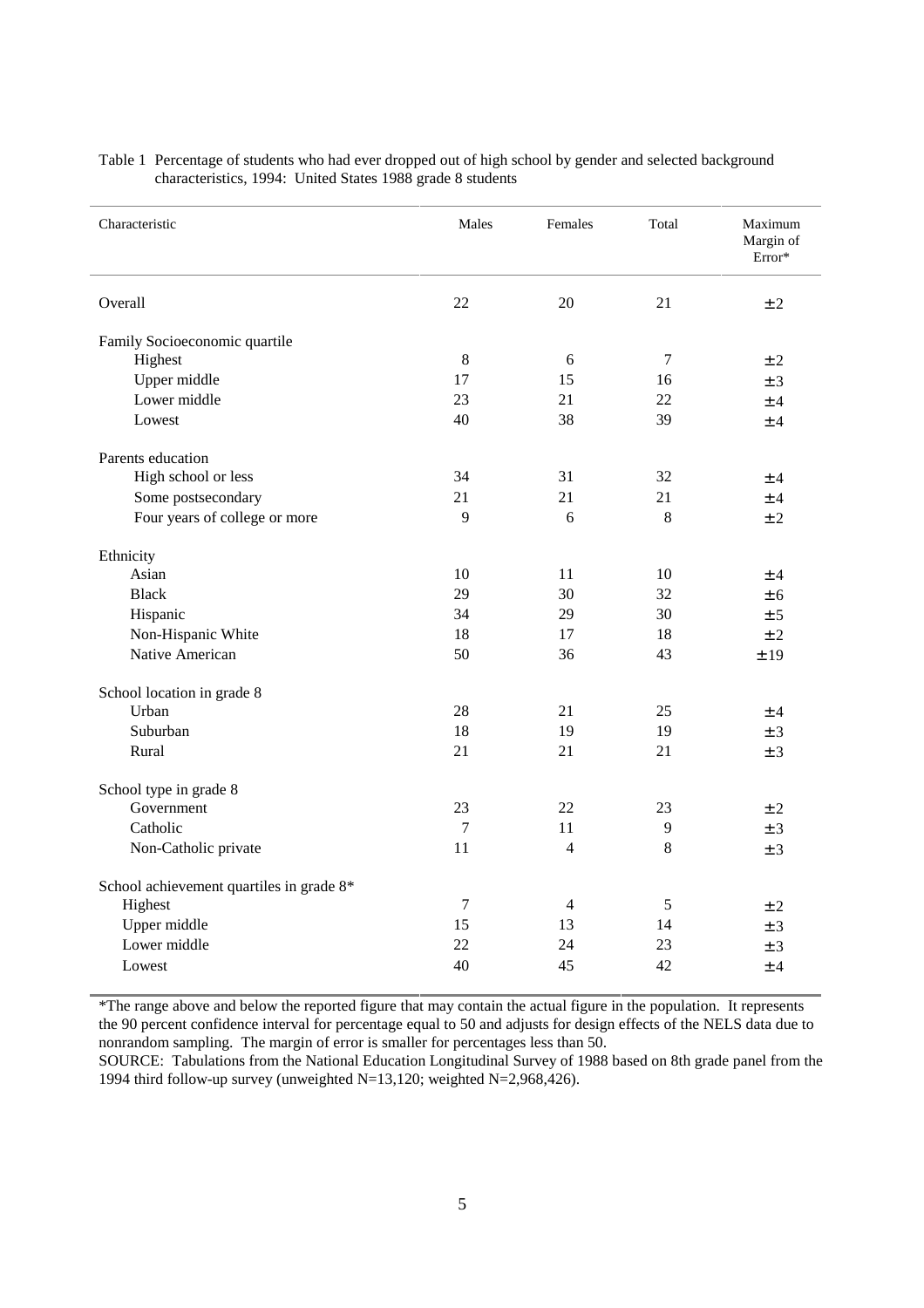| Characteristic              | Males          | Females | Total | Margin of<br>error* |
|-----------------------------|----------------|---------|-------|---------------------|
|                             |                |         |       |                     |
| Overall                     | 27             | 18      | 22    | ±2                  |
| Family socioeconomic status |                |         |       |                     |
| Highest                     | 15             | 10      | 12    | ±4                  |
| Upper middle                | 22             | 12      | 16    | $\pm 3$             |
| Lower middle                | 32             | 20      | 25    | ±5                  |
| Lowest                      | 39             | 28      | 32    | ±5                  |
| Parents education           |                |         |       |                     |
| Postsecondary               | 9              | 6       | 8     | ±4                  |
| Secondary or below          | 31             | 20      | 25    | $\pm 3$             |
| Ethnicity                   |                |         |       |                     |
| Australian-born             | 27             | 19      | 22    | ±2                  |
| Other-English-speaking      | 32             | 12      | 21    | $\pm 8$             |
| Non-English-speaking        | 11             | 9       | 10    | ±5                  |
| Residential location        |                |         |       |                     |
| Urban                       | 22             | 14      | 17    | $\pm 3$             |
| Rural                       | 37             | 24      | 29    | ±4                  |
| School type                 |                |         |       |                     |
| Government                  | 34             | 23      | 28    | $\pm 3$             |
| Catholic                    | 13             | 11      | 12    | ±4                  |
| Non-Catholic private        | $\overline{7}$ | 5       | 6     | ±4                  |
| Early school achievement    |                |         |       |                     |
| Highest                     | 10             | 5       | 8     | ±4                  |
| Upper middle                | 19             | 14      | 16    | ±5                  |
| Average                     | 33             | 19      | 24    | ±5                  |
| Lower middle                | 39             | 28      | 32    | ±5                  |
| Lowest                      | 59             | 31      | 44    | ±6                  |

Table 2 Percentage of 19 year-olds who had ever dropped out of high school, by gender and selected background characteristics, 1994: Australia

\*The range above and below the reported figure representing the 90 percent confidence interval adjusting for design effects of the *Youth in Transition* data due to cluster sampling.

SOURCE: Tabulations from *Youth in Transition* based on the 1994 follow-up survey (unweighted N=3,213; weighted N=251,407).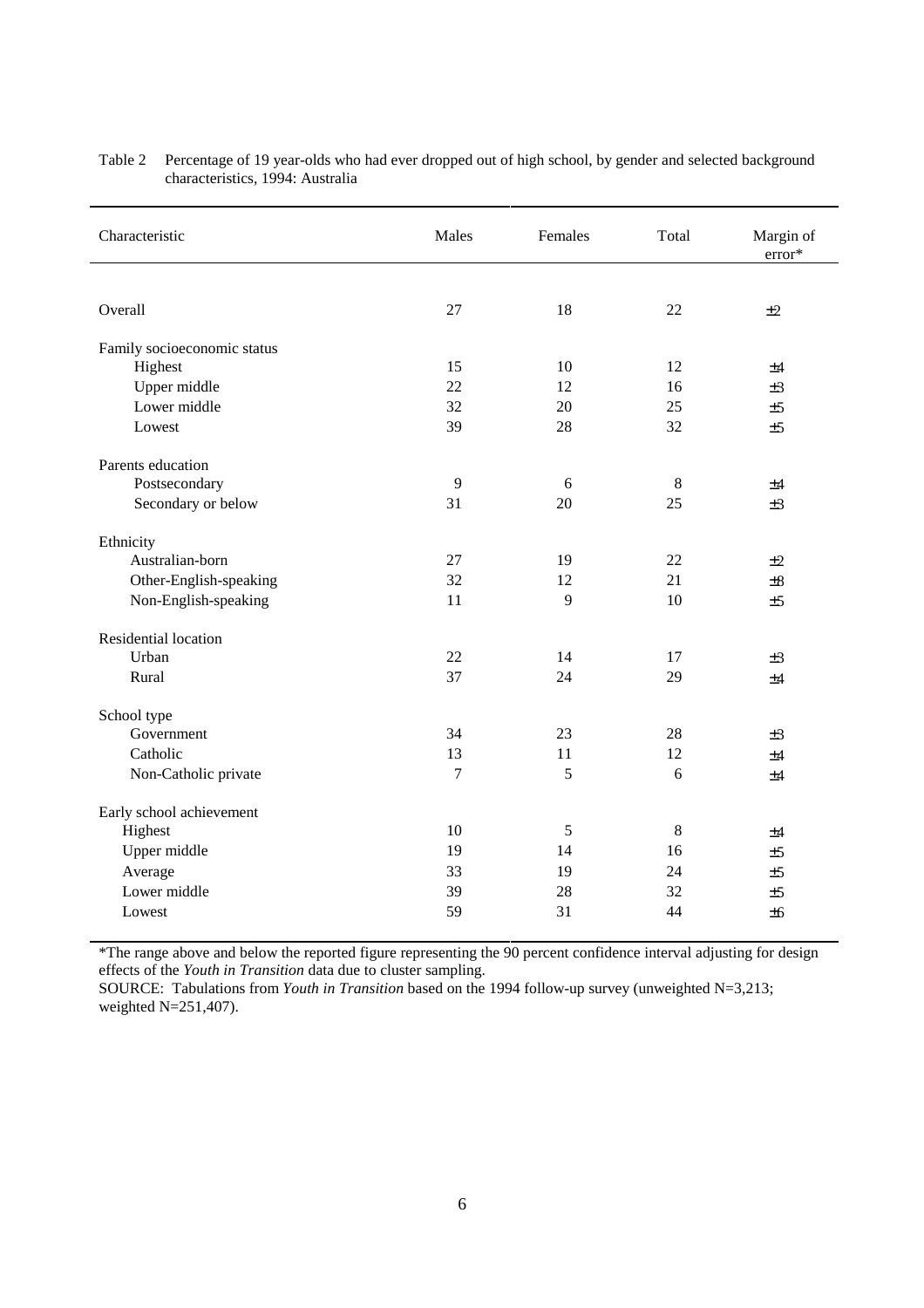Social class has a strong influence on dropout rates in the US and Australia. In both countries dropout rates were lowest for students from higher status families (as measured by family SES and parental education) and highest for students from lower status families. Dropout rates also varied widely by ethnicity. In the United States, dropout rates were lowest for Asian and non-Hispanic Whites and highest for Black, Hispanics, and Native Americans. In Australia the dropout rates were lowest for young people from non-English speaking backgrounds and highest for those whose parents were born in Australia. Similarly, having parents born in Canada, USA, England or another English-speaking nation was associated with a higher rate of dropping out than if parents were born in a non-English speaking country. These findings for Australia are in line with research which has shown that even though the average educational attainment of parents in non-English speaking families is lower than for parents from English-speaking backgrounds, they have higher educational aspirations for their children and place a premium on completing high school as a form of enhancing their children's future education and work prospects (Miller & Volker, 1987).

The dropout rates also varied according to where young people live — urban, suburban or rural areas — but more so in Australia than in the United States. In the United States, female dropout rates did not vary greatly by these areas, but male dropout rates were notably higher in urban areas than in suburban or rural areas. In Australia, males and females living in rural areas had much higher dropout rates than their counterparts in urban areas. Other work shows that some of this gap is due to SES differences in the populations living in rural and urban areas, so, when other background characteristics are held constant, the gap in dropout rates between rural and urban areas narrows (Lamb, 1994; Miller & Volker, 1987). However, rural place of residence is still associated with higher dropout rates.

In both the US and Australia, dropout rates were higher for students attending public or government schools than for students attending Catholic or other private schools. But it should be pointed out that the social class composition of private schools is generally higher than that of public schools, so differences among schools partly reflect differences in the characteristics of students (Witte, 1992; Anderson, 1990). It should also be noted in comparing dropout rates that the proportions of young people in private and government schools vary considerably between the two countries. In the Australian sample, 67 percent of students attended government schools, 21 percent attended Catholic schools and 12 percent attended non-Catholic private schools. In total in the US private schools account for only about 10 percent of students. The gaps in dropout rates between government and private schools are larger in Australia than in the US, at least for males. This may in part reflect a greater social division between the populations using government and private schools in Australia, particularly between government and non-Catholic private schools.

Finally, dropout rates vary by early school achievement. In both countries, low-achieving students dropout out at much higher rates than high-achieving students. The trends between the two countries are very similar, with rates of dropout rates increasing as achievement decreases.

Overall, these findings on the background characteristics of school dropouts are consistent with a variety of research on causes or predictors of school dropout (Rumberger, 1987; Lamb, 1994; Anderson, 1990).

There are other features of dropping out which are worth examining. One is how much schooling dropouts completed before they left school. In the United States, 10 percent of dropouts left during  $9^{\text{th}}$  grade, 24 percent left during  $10^{\text{th}}$  grade, 26 percent left during  $11^{\text{th}}$  grade, and 35 percent left during 12<sup>th</sup> grade (Table 3). There were not substantial differences between males and females. By comparison with the US, Australian dropouts are likely to quit school in  $10<sup>th</sup>$  grade (Year 10, Table 4). Over half of Australian school dropouts left at this year-level. Relatively few left during 12<sup>th</sup> grade (Year 12), with roughly 40 percent dropping out in  $11<sup>th</sup>$  grade (Year 11). Therefore, even though the broad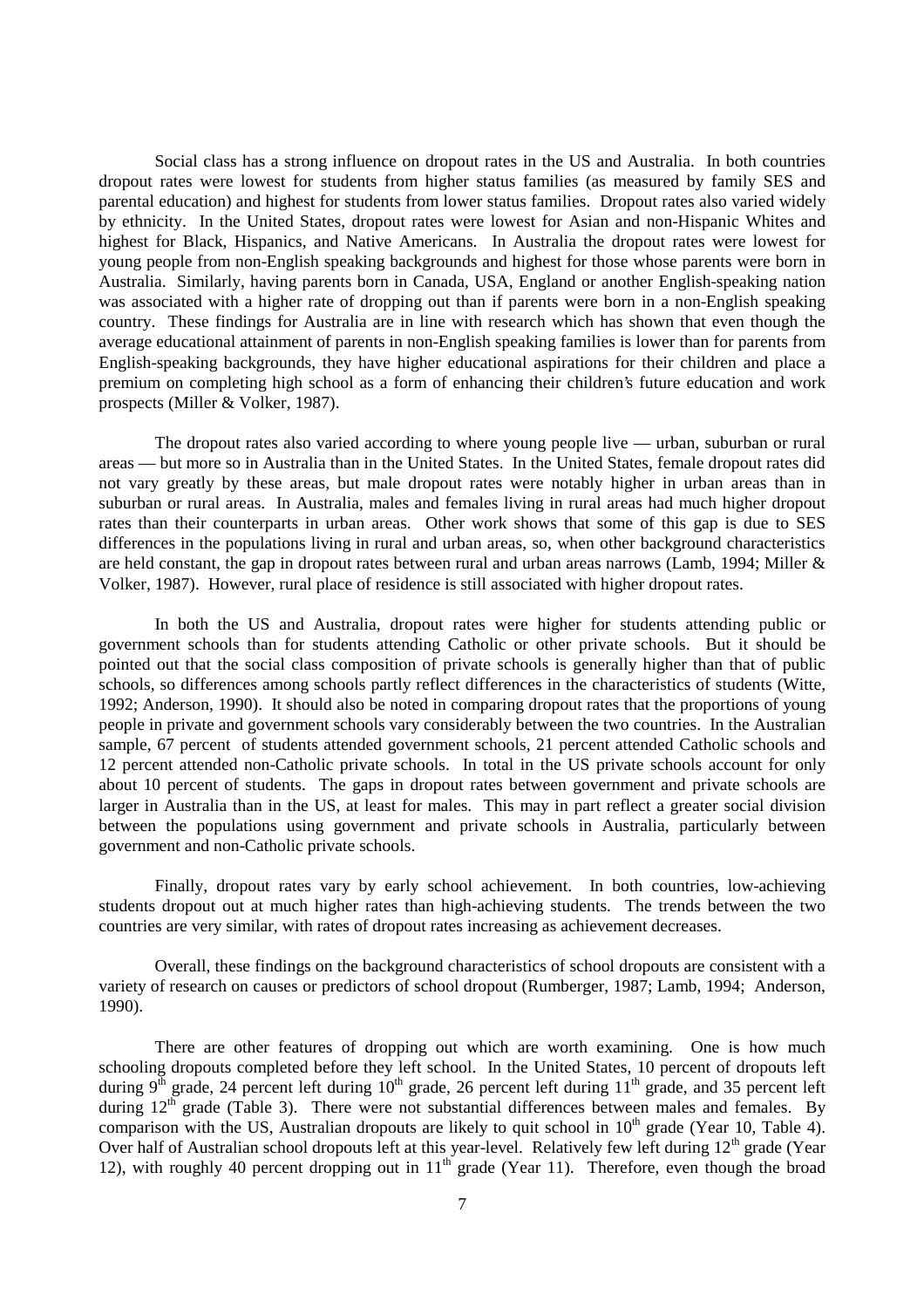dropout rate is roughly the same in the US and Australia, dropouts in Australia are likely to complete less schooling.

Another important issue is how many dropouts eventually complete high school. In the United States, 44 percent of all dropouts had completed high school by 1994, two years after normal high school graduation (Table 5). The majority of those had obtained a high school equivalency certificate rather than a regular high school diploma. The most common form of high school equivalency is obtained by receiving a passing score on the Test of General Educational Development (GED), which is a national examination developed and administered by the GED Testing Service, a program of the American Council on Education's Center for Adult Learning and Educational Credentials (GED Testing Service, 1997). Another 24 percent said they were enrolled in school or an alternative program that would prepare them to obtain a diploma or equivalent certificate. For the overall cohort, 88 percent had completed high school by 1994. Thus by 1994, only 12 percent of the cohort had not completed high school even though 21 percent of the cohort had dropped out of high school at some point in their secondary career. The difference in these two figures reveals how measures of educational status are unable to identify students who have ever quit or dropped out of high school. The analysis below illustrates why this distinction is important.

|                             | (percent distribution) |         |         |
|-----------------------------|------------------------|---------|---------|
|                             | Males                  | Females | Total   |
|                             |                        |         |         |
| Grade 9                     | 10                     | 10      | 10      |
| Grade 10                    | 23                     | 24      | 24      |
| Grade 11                    | 26                     | 26      | 26      |
| Grade 12                    | 35                     | 36      | 35      |
| No grading system in school | 6                      | 4       | 5       |
| Total                       | 100                    | 100     | 100     |
| Maximum margin of error*    | ± 5                    | ± 5     | $\pm$ 3 |
| Unweighted sample size      | 1,076                  | 1,089   | 2,165   |

Table 3 Last grade attended of students who ever dropped out of high school by gender, 1994: United States 1988 grade 8 students

\*The range above and below the reported figure that may contain the actual figure in the population. It represents the 90 percent confidence interval for percentage equal to 50 and adjusts for design effects of the NELS data due to nonrandom sampling. The margin of error is smaller for percentages less than 50.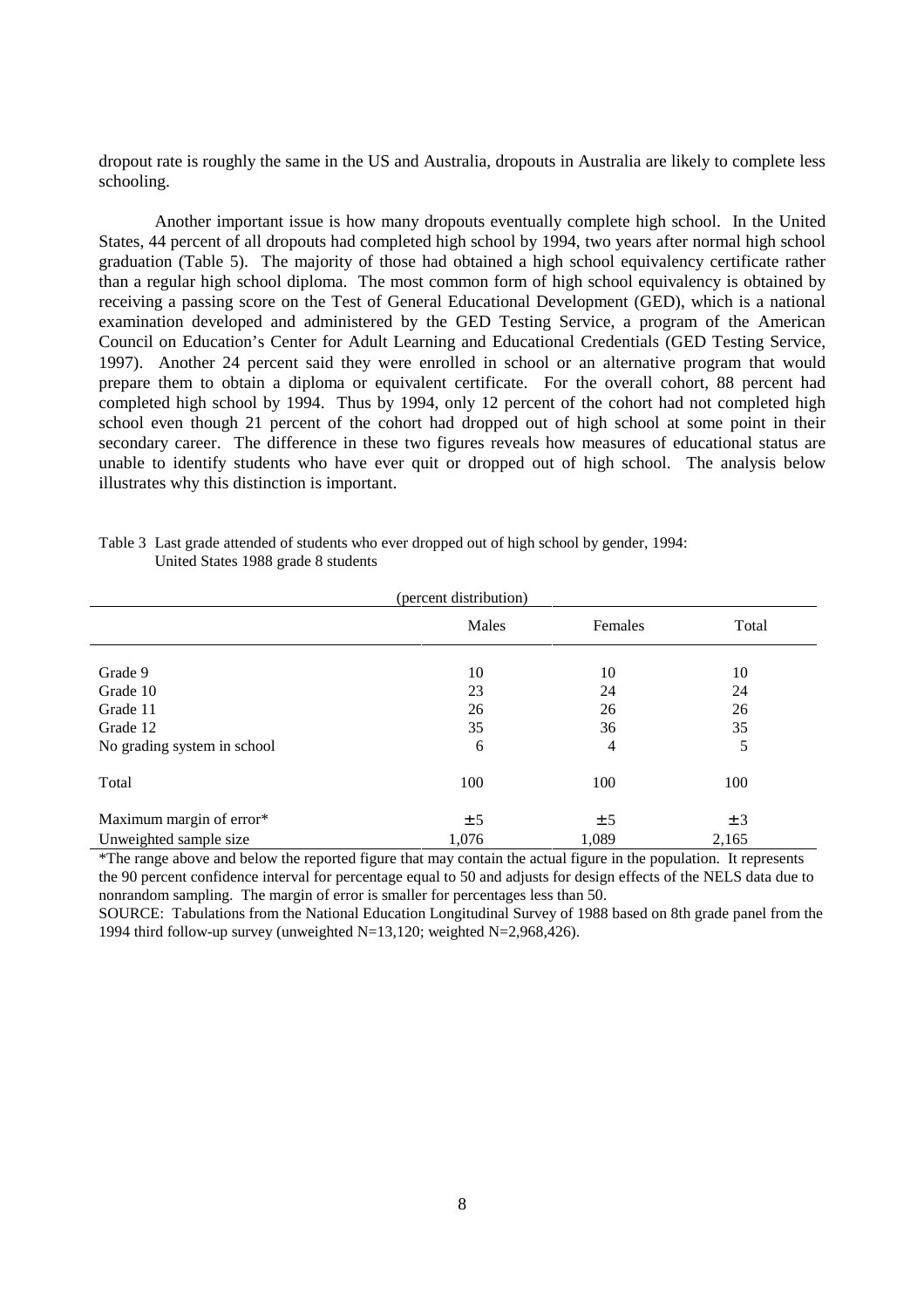| (percent distribution)   |                  |          |       |  |
|--------------------------|------------------|----------|-------|--|
| Year-level               | Males<br>Females |          | Total |  |
| Year 8                   | ı                | $\theta$ |       |  |
| Year 9                   | 5                | 7        | 6     |  |
| Year 10                  | 46               | 51       | 48    |  |
| Year 11                  | 45               | 37       | 41    |  |
| Year 12                  | 3                | 6        |       |  |
| Total                    | 100              | 100      | 100   |  |
| Maximum margin of error* | $\pm 8$          | $\pm 8$  | ±5    |  |
| Unweighted sample size   | 362              | 337      | 699   |  |

### Table 4 Highest year-level attended of 19 year-olds who ever dropped out of high school, by gender, 1994: Australia

\*The range above and below the reported figure representing the 90 percent confidence interval for percentage equal to 50 and adjusting for design effects of the *Youth in Transition* data due to cluster sampling. The margin of error is smaller for percentages less than 50.

SOURCE: Tabulations from *Youth in Transition* based on the 1994 follow-up survey (unweighted N=3,213; weighted N=251,407).

## Table 5 High school completion status by dropout status and gender, 1994: United States 1988 grade 8 students

|                                          | (percent distribution) |         |       |                |          |            |
|------------------------------------------|------------------------|---------|-------|----------------|----------|------------|
|                                          | Ever dropped out       |         |       | Overall        |          |            |
|                                          | Males                  | Females | Total | Males          | Females  | Total      |
| <b>Completed high school</b>             | 45                     | 43      | 44    | 88             | 88       | 88         |
| Received high school diploma             | 13                     | 18      | 16    | 81             | 83       | 82         |
| Received GED or certificate              | 32                     | 25      | 28    | 7              | 5        | 6          |
| <b>Currently enrolled in school</b>      | 23                     | 25      | 24    | 5              | 5        | 5          |
| Enrolled in high school                  | 1                      |         |       | $\overline{0}$ | $\theta$ | 0          |
| Enrolled in alternative program          | 22                     | 24      | 23    | 5              | 5        | 5          |
| Did not complete, not currently enrolled | 33                     | 32      | 32    | 7              | 7        | 7          |
| <b>Total</b>                             | <b>100</b>             | 100     | 100   | 100            | 100      | <b>100</b> |
| Maximum margin of error*                 | ±7                     | ±7      | ± 5   | ±2             | ±2       | ±1         |
| Unweighted sample size                   | 479                    | 481     | 960   | 6,365          | 6,755    | 13,120     |

\*The range above and below the reported figure that may contain the actual figure in the population. It represents the 90 percent confidence interval for percentage equal to 50 and adjusts for design effects of the NELS data due to nonrandom sampling. The margin of error is smaller for percentages less than 50.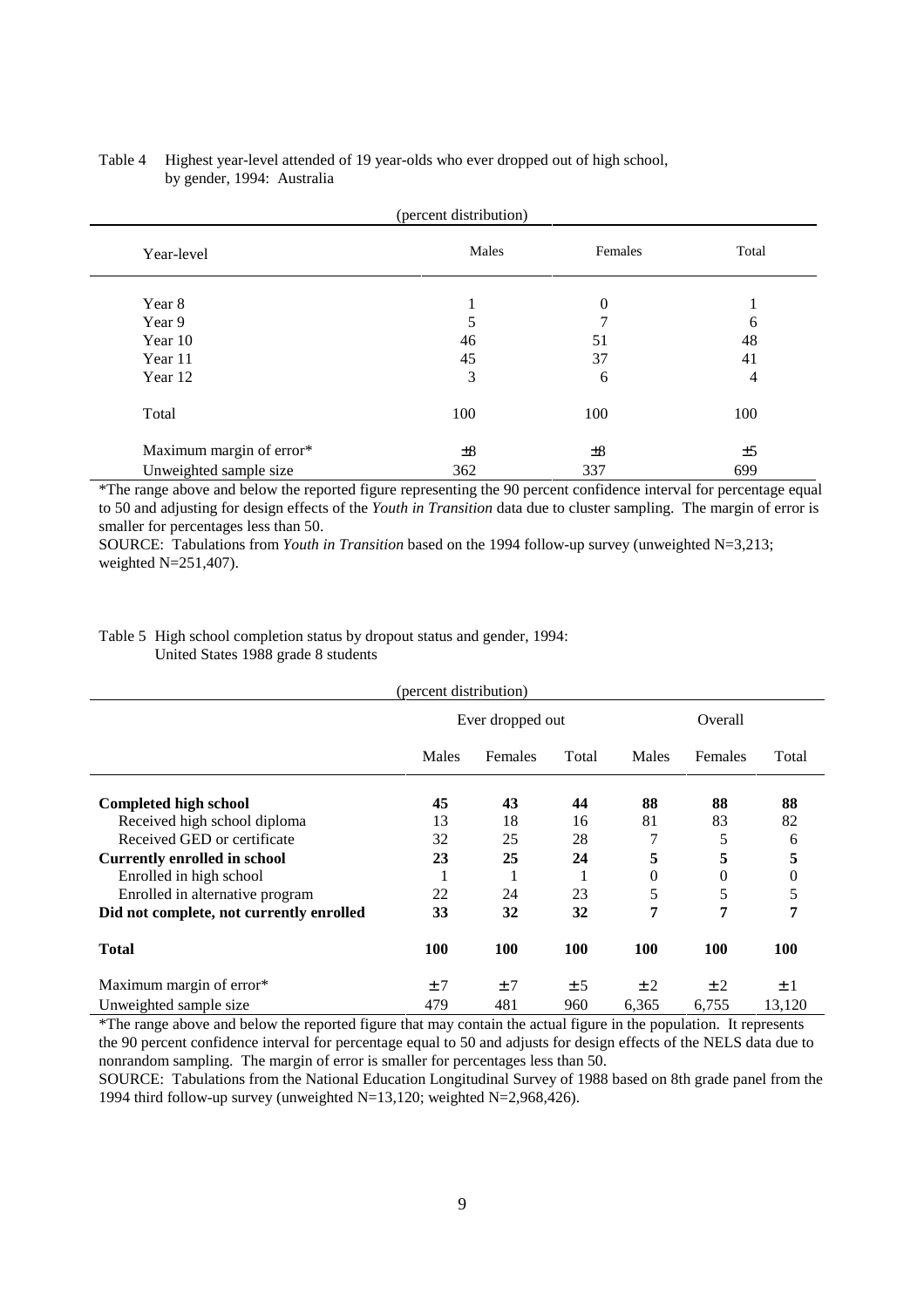Table 6 High school completion status of 19 year-olds, by dropout status and gender: Australia

| (percent distribution)                              |                  |                |           |             |             |                  |  |
|-----------------------------------------------------|------------------|----------------|-----------|-------------|-------------|------------------|--|
|                                                     | Ever dropped out |                |           | All         |             |                  |  |
|                                                     | Males            | Females        | Total     | Males       | Females     | Total            |  |
| Completed high school                               | $\tau$           | 10             | 8         | 75          | 84          | 80               |  |
| Did not complete high school                        | 93               | 90             | 92        | 25          | 16          | 20               |  |
| Total                                               | 100              | 100            | 100       | 100         | 100         | 100              |  |
| Maximum margin of error*<br>Unweighted sample size. | $\pm 8$<br>362   | $\pm 8$<br>337 | ±5<br>699 | ±4<br>1,324 | ±4<br>1,889 | $\pm 3$<br>3,213 |  |

\*The range above and below the reported figure representing the 90 percent confidence interval for percentage equal to 50 and adjusting for design effects of the *Youth in Transition* data due to cluster sampling. The margin of error is smaller for percentages less than 50.

SOURCE: Tabulations from Youth in Transition based on the 1994 follow-up survey (unweighted N=3,213; weighted  $N=251,407$ ).

By US standards, the rate of high school completion among school dropouts in Australia is very small (Table 6). Less than two percent of the Australian sample completed high school after dropping out, representing only eight percent of all dropouts. For those who do complete a Year 12 high school certificate, about 40 percent did so by returning to school while the remaining group completed their Year 12 schooling at a Technical and Further Education (TAFE) college. However, the low rate of high school completion for dropouts in Australia in part reflects a different range of post-school opportunities, which we will examine in the next section. Many dropouts in Australia enter TAFE courses (including apprenticeships, traineeships, and other certificate courses) which do not require a Year 12 certificate for entry. These forms of training and further education could well be viewed as providing a senior school certificate equivalent. Therefore, the difference between the US and Australia in the rate of high school completion among dropouts may not represent as large a gap as it at first appears.

#### **Opportunities for Post-School Education and Training**

Because high school completion is required for entrance to some colleges and most universities, high school dropouts have more limited opportunities to further their education and training beyond high school. That puts them at a competitive disadvantage in the labor market, especially as the skill and educational requirements of many jobs increase over time.

In the United States, young people in the 1994 NELS survey were asked whether they were currently working on any post-secondary certificates or degrees or, if they were not, whether they had already completed any degrees or certificates. The extent of participation in post-secondary education and training varied widely between high school graduates and dropouts. More than three-quarters of students who never dropped out of high school were either working toward or had already completed some form of postsecondary education and training by 1994 (Table 7). In contrast, less than 10 percent of high school dropouts who never completed high school had participated in postsecondary education and training. School dropouts who completed high school were more likely than dropouts who did not complete high school to participate in postsecondary education and training, although they were much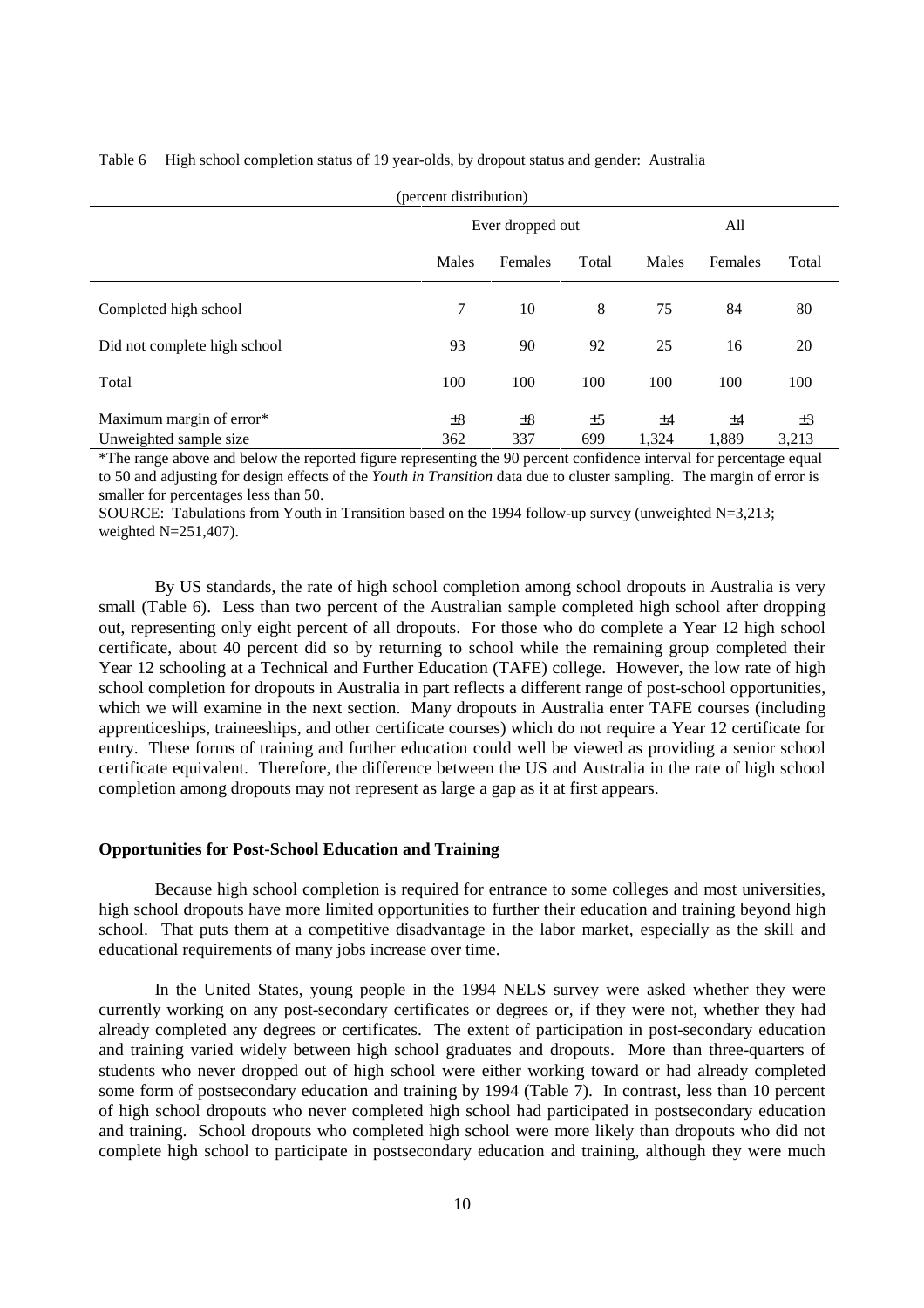less likely to do so than those who never dropped out. These patterns did not vary widely between males and females, although female dropouts who never completed high school were less likely than male dropouts who never completed high school to participate in post-secondary education.

The Australian data also reveal differences in patterns of transition to post-school education and training. Young people in the *YIT* survey were asked about their current education and training activities and about qualifications they had completed (Table 8). The figures cover participation in education and training at any time to age 19. This means that the figures can add to greater than 100 as young people have participated in more than one program. The results in Table 8 show that roughly a half of the males who never dropped out had participated in university by the age of 19. The rate was even higher for girls who never dropped out  $-54$  percent  $-$  a rate which in view of higher completion rates among females reveals a substantial gender gap in rates of entry to higher education. None of the dropouts who did not complete high school had entered university by age 19.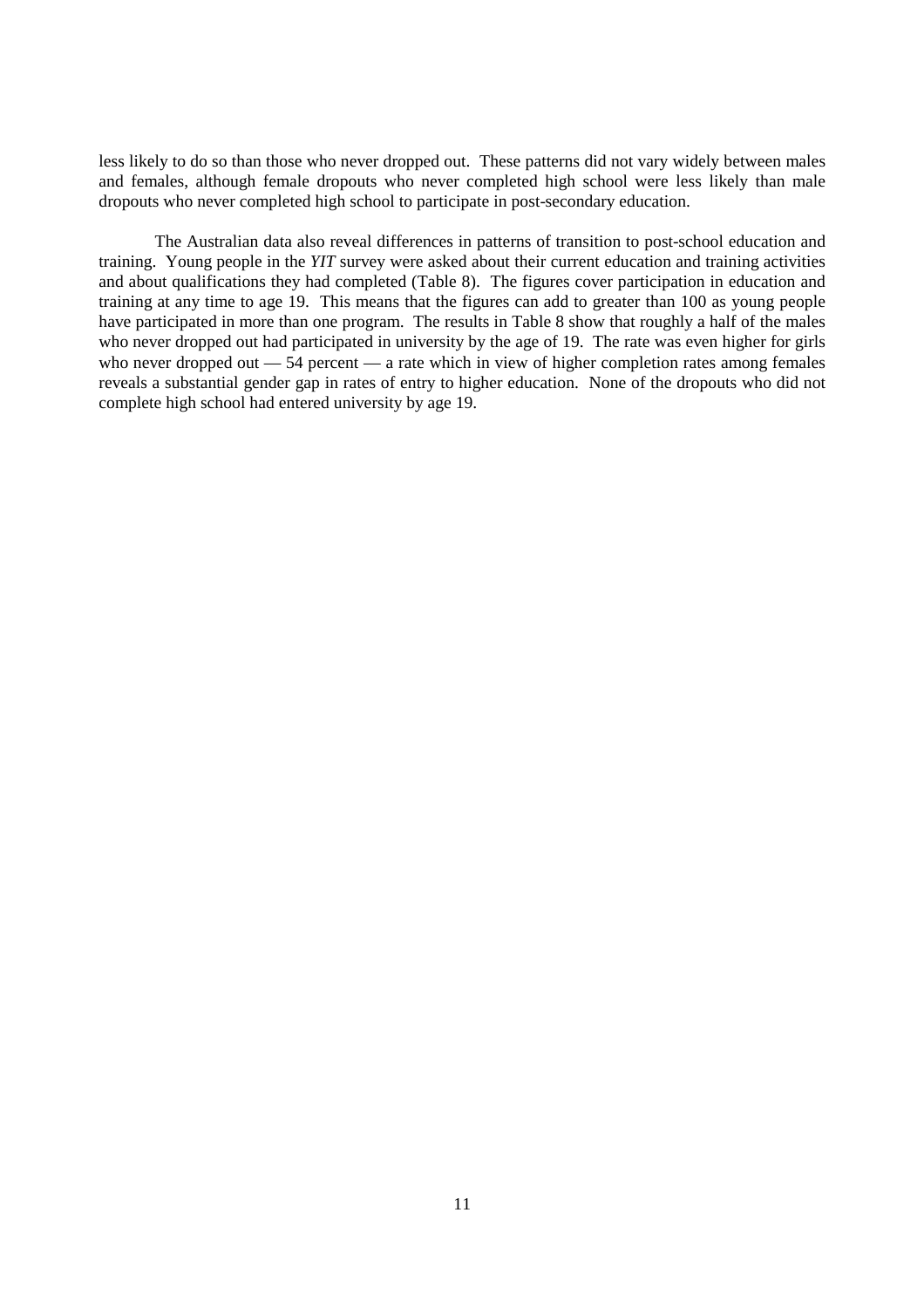| (percent distribution)                 |                      |                                           |                                     |                  |  |  |
|----------------------------------------|----------------------|-------------------------------------------|-------------------------------------|------------------|--|--|
|                                        |                      | High school dropout and completion status |                                     | Total            |  |  |
|                                        | Never dropped<br>out | Dropped out,<br>completed                 | Dropped out,<br>did not<br>complete |                  |  |  |
| <b>Both sexes</b>                      |                      |                                           |                                     |                  |  |  |
| No postsecondary education or training | 24                   | 65                                        | 91                                  | 36               |  |  |
| <b>Currently working toward:</b>       | 61                   | 21                                        | 5                                   | 51               |  |  |
| License or certificate                 | 3                    | 4                                         | 3                                   | 3                |  |  |
| Associate's degree                     | 18                   | 13                                        | 1                                   | 16               |  |  |
| Bachelor's degree                      | 40                   | $\overline{\mathcal{L}}$                  | $\mathbf{1}$                        | 32               |  |  |
| Completed:                             | 15                   | 14                                        | 4                                   | 13               |  |  |
| License or certificate                 | 6                    | 7                                         | 1                                   | 5                |  |  |
| Associate's degree                     | $\boldsymbol{0}$     | $\boldsymbol{0}$                          | $\boldsymbol{0}$                    | $\boldsymbol{0}$ |  |  |
| Some postsecondary education           | 9                    | 7                                         | 3                                   | 8                |  |  |
| Males                                  |                      |                                           |                                     |                  |  |  |
| No postsecondary education or training | 27                   | 66                                        | 88                                  | 38               |  |  |
| <b>Currently working toward:</b>       | 56                   | 21                                        | 7                                   | 47               |  |  |
| License or certificate                 | $\overline{2}$       | 3                                         | 5                                   | 3                |  |  |
| Associate's degree                     | 17                   | 13                                        | 1                                   | 14               |  |  |
| Bachelor's degree                      | 37                   | 5                                         | 1                                   | 30               |  |  |
| Completed:                             | 16                   | 13                                        | 5                                   | 15               |  |  |
| License or certificate                 | 9                    | 6                                         | 3                                   | 8                |  |  |
| Associate's degree                     | 6                    | 7                                         | $\overline{2}$                      | 6                |  |  |
| Some postsecondary education           | 1                    | $\overline{0}$                            | $\boldsymbol{0}$                    | 1                |  |  |
| Females                                |                      |                                           |                                     |                  |  |  |
| No postsecondary education or training | 21                   | 63                                        | 94                                  | 33               |  |  |
| <b>Currently working toward:</b>       | 65                   | 22                                        | $\mathbf{2}$                        | 54               |  |  |
| License or certificate                 | 3                    | 5                                         | $\overline{2}$                      | 3                |  |  |
| Associate's degree                     | 19                   | 12                                        | $\theta$                            | 16               |  |  |
| Bachelor's degree                      | 43                   | 5                                         | $\overline{0}$                      | 35               |  |  |
| Completed:                             | 15                   | 15                                        | 4                                   | 13               |  |  |
| License or certificate                 | 9                    | 7                                         | $\overline{2}$                      | 8                |  |  |
| Associate's degree                     | 5                    | 8                                         | $\overline{2}$                      | 5                |  |  |
| Some postsecondary education           | $\mathbf{1}$         | $\theta$                                  | 0.0                                 | $\theta$         |  |  |
| <b>Total</b>                           | 100                  | 100                                       | 100                                 | 100              |  |  |
| Maximum margin of error*               | ±2                   | ±7                                        | ± 6                                 | ±2               |  |  |
| Unweighted sample size                 | 10,955               | 960                                       | 1.205                               | 13.120           |  |  |

Table 7 Participation in postsecondary education and training, by high school dropout and completion status and gender, 1994: United States 1988 grade 8 students

\*The range above and below the reported figure that may contain the actual figure in the population. It represents the 90 percent confidence interval for percentage equal to 50 and adjusts for design effects of the NELS data due to nonrandom sampling. The margin of error is smaller for percentages less than 50.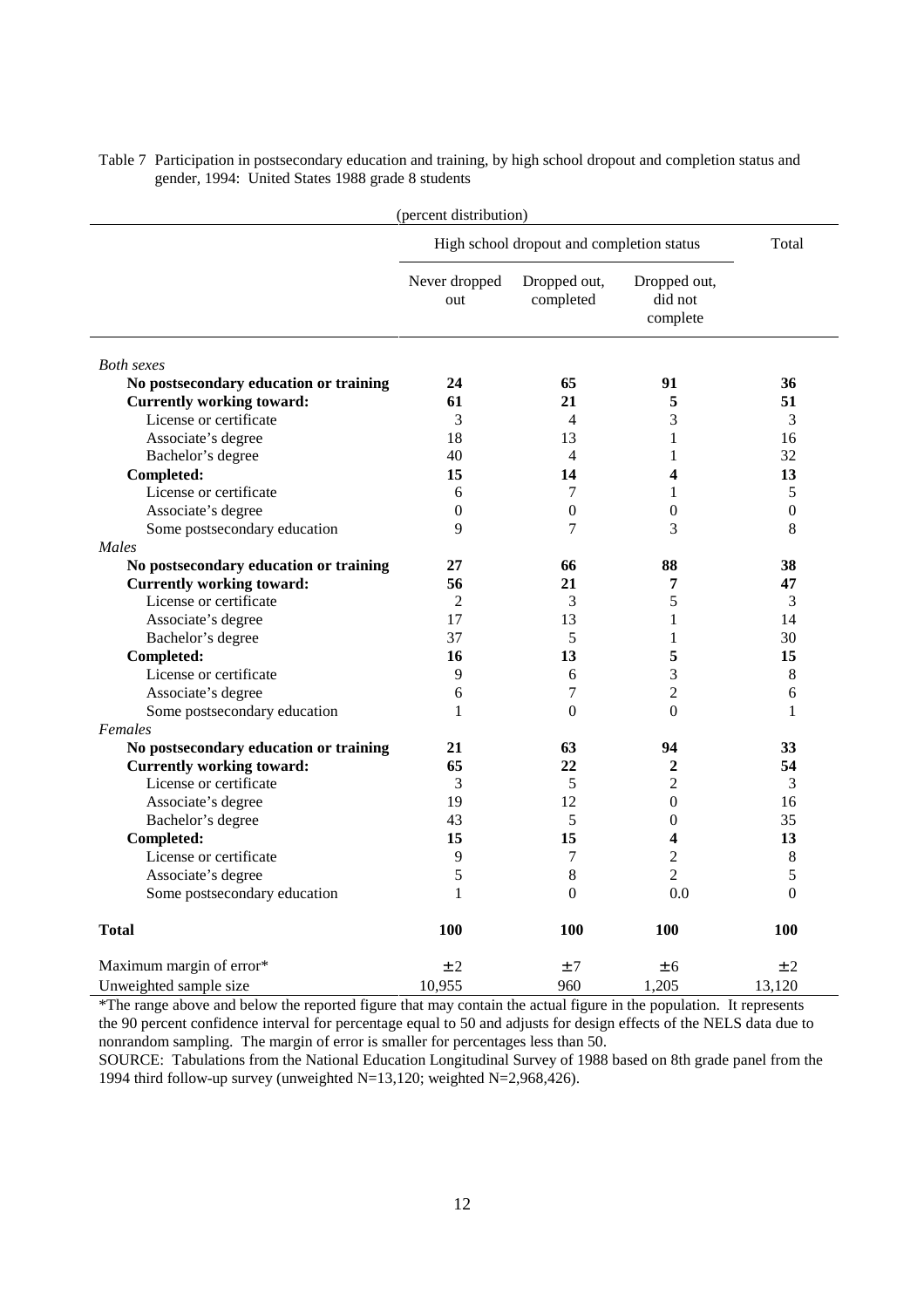|                                       | (percent distribution) |                                           |                                     |       |
|---------------------------------------|------------------------|-------------------------------------------|-------------------------------------|-------|
|                                       |                        | High school dropout and completion status |                                     | Total |
|                                       | Never<br>dropped out   | Dropped out,<br>completed**               | Dropped out,<br>did not<br>complete |       |
| All persons                           |                        |                                           |                                     |       |
| No further education or training      | 28                     |                                           | 53                                  | 29    |
| <b>Further education and training</b> |                        |                                           |                                     |       |
| University                            | 51                     |                                           | $\bf{0}$                            | 41    |
| <b>TAFE</b>                           | 26                     |                                           | 48                                  | 30    |
| Apprenticeship                        | 5                      |                                           | 28                                  | 10    |
| Traineeship                           | 3                      |                                           | $\overline{4}$                      | 3     |
| Other TAFE course                     | 19                     |                                           | 20                                  | 19    |
| Males                                 |                        |                                           |                                     |       |
| No further education or training      | 27                     |                                           | 36                                  | 29    |
| Further education and training        |                        |                                           |                                     |       |
| University                            | 47                     |                                           |                                     | 35    |
| <b>TAFE</b>                           | 29                     |                                           | 66                                  | 36    |
| Apprenticeship                        | 11                     |                                           | 43                                  | 19    |
| Traineeship                           | 2                      |                                           | $\overline{4}$                      | 3     |
| Other TAFE course                     | 17                     |                                           | 20                                  | 18    |
| Females                               |                        |                                           |                                     |       |
| No further education or training      | 28                     |                                           | 64                                  | 30    |
| <b>Further education and training</b> |                        |                                           |                                     |       |
| University                            | 54                     |                                           |                                     | 45    |
| <b>TAFE</b>                           | 23                     |                                           | 36                                  | 25    |
| Apprenticeship                        | $\overline{c}$         |                                           | 13                                  | 3     |
| Traineeship                           | 3                      |                                           | 4                                   | 3     |
| Other TAFE course                     | 19                     |                                           | 19                                  | 19    |
| <b>Total</b>                          | 100                    | 100                                       | 100                                 | 100   |
| Maximum margin of error***            | ±3                     |                                           | ±6                                  | ±3    |
| Unweighted sample size                | 2,514                  | 59                                        | 640                                 | 3213  |

Table 8 Participation in post-school education and training to October 1994, by high school dropout and completion status and gender: Australia\*

\* Activities are not mutually exclusive, therefore, figures may add to greater than 100.

\*\* Sample too small to derive meaningful estimates.

\*\*\*The range above and below the reported figure representing the 90 percent confidence interval for percentage equal to 50 and adjusting for design effects of the *Youth in Transition* data due to cluster sampling. The margin of error is smaller for percentages less than 50.

SOURCE: Tabulations from Youth in Transition based on the 1994 follow-up survey (unweighted N=3,213; weighted N=251,407).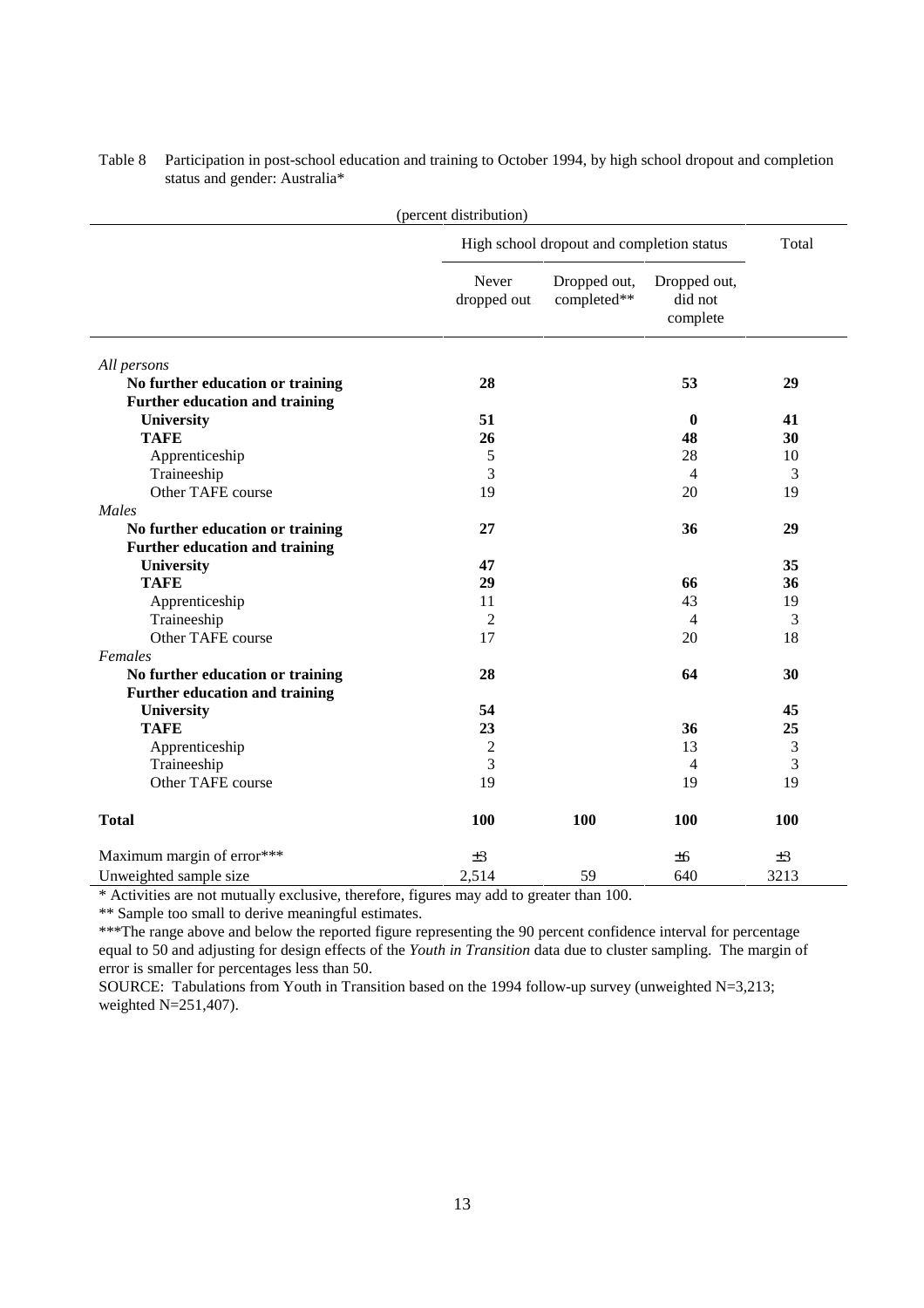However, while dropouts do not enter university they do gain access to other forms of postschool education and training. A relatively large proportion of male dropouts (43 percent) obtained an apprenticeship. In Australia, entry to apprenticeships has increasingly shifted from Year 10 and Year 11 to Year 12 as school dropout rates have fallen. Despite this, apprenticeships remain a very important source of employment and training for the smaller pool of male dropouts. As a source of training they have remained male dominated, so, relatively few female dropouts obtained an apprenticeship (13) percent).

Male dropouts also entered other forms of vocational education and training. One in five had participated in a TAFE course other than apprenticeship training. Taken together, this meant that about two-thirds of male dropouts had undertaken some form of post-school education and training by the age of 19. As a result, the percentage of male dropouts who had relied on making a direct entry to the workforce without participating in any post-school education and training was only 9 percentage points more than that of teenage males who completed Year 12. This suggests that while university plays an important role for males who complete Year 12, vocational education and training in Australia is playing a major role in the transitions from school into work of teenage males who do not complete high school.

The role of further education and training is less prominent for female dropouts. Only about onethird (36 percent) of female dropouts participated in some form of vocational education and training by age 19. For most this was in a vocational certificate or diploma course in TAFE (19 percent). The lower rate of participation in further education meant that the majority of female dropouts (64percent) had not participated in any post-school education and training by age 19. This left most exposed to making a direct entry to the workforce without a senior school certificate or post-school certificate. For females who never dropped out of high school, less than 30 percent had not undertaken some form of further education and training by the age of 19.

The rates of participation in post-school education and training among dropouts in Australia display some sharp contrasts with the US. In the NELS data, only about 12 percent of male dropouts who never completed high school, and 8 percent of female dropouts, had entered some form of postschool education and training by 1994. In Australia, however, with a comparable sample covering roughly the same period, two-thirds of the male dropouts and over one third of the female dropouts participated in vocational education and training. This supports the view that while more dropouts in the US complete high school or an equivalent certificate, more dropouts in Australia take advantage of postschool vocational education and training opportunities which serve a similar function.

#### **The Transition to Productive Employment**

One of the main concerns about high school dropouts is their ability to settle into productive employment. In general, high school dropouts have more difficulty finding stable, productive employment. This can be due to their lack of skills and training, which puts them at a relative disadvantage compared to high school graduates. It can also be due to other attributes and characteristics that may have caused them to quit school in the first place and hinder their employment prospects, attributes that may be formed through their experiences of school itself. These other attributes may include such things as punctuality, perseverance, and the ability to get along with others, all qualities that employers may look for in their employees (Secretary's Commission on Achieving Necessary Skills, 1991). Longitudinal studies in the US have also noted that while high school graduates also have some difficulty in securing stable jobs initially after completing school, by their early- and mid-twenties most are working in stable jobs (Klerman & Karoly, 1994). In contrast, high school dropouts continue to experience long spells of non-employment.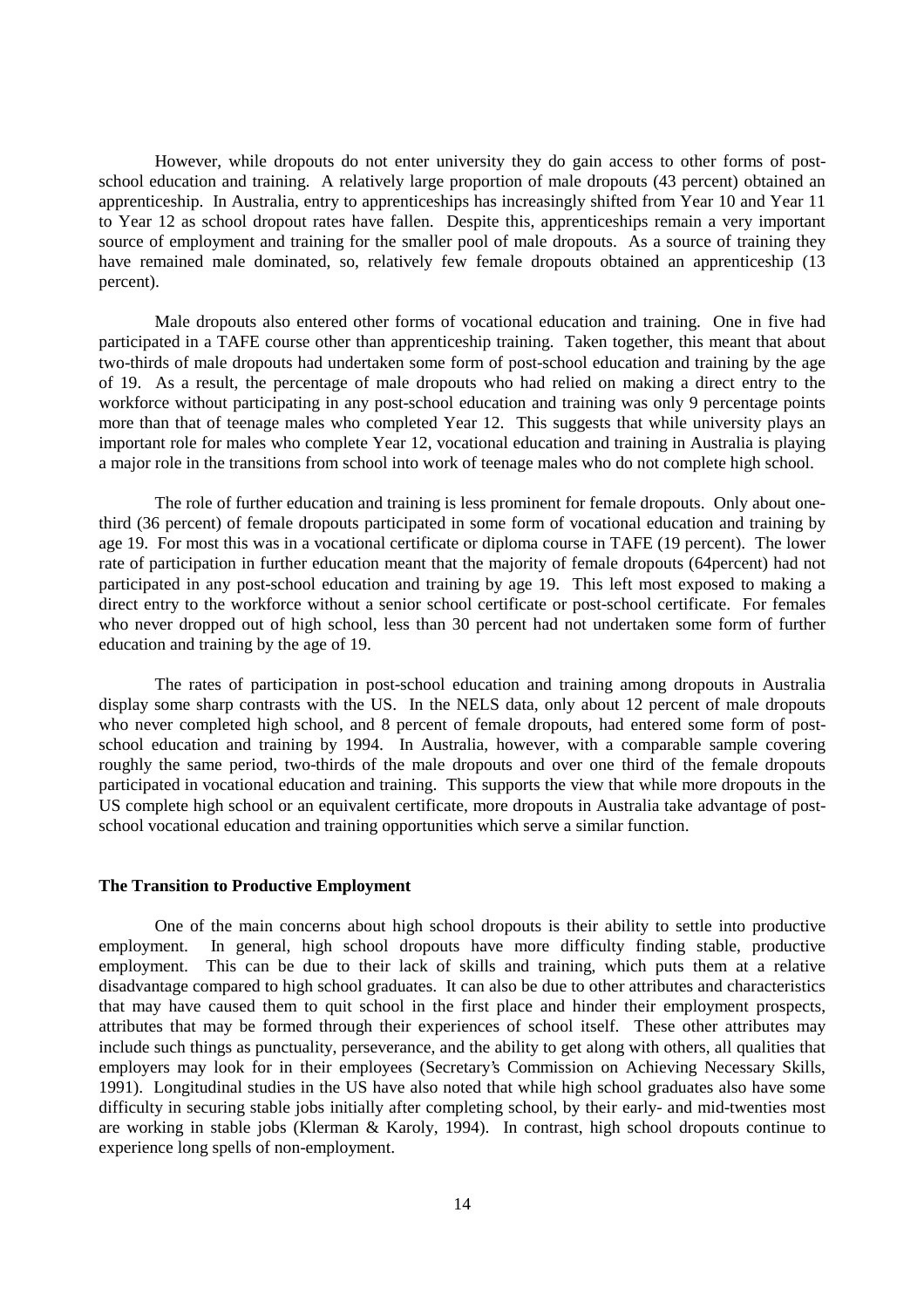In the current study we were only able to examine initial work status for high school dropouts, about two years after normal high school graduation, when most respondents were 19 or 20 years of age. This early transitional period may not be indicative of the long-term prospects for productive employment among youth. Research suggests that the youth labor market is characterized by considerable instability and change as young workers try to find suitable jobs (Rosenbaum, et al., 1990; Nolfi, et al., 1986; Osterman, 1980; Johnson, 1978; McCall, 1990). Yet the extent to which young people begin to engage in productive activities at an early age, especially school dropouts, may be indicative of their long-term prospects for meaningful employment.

In this study, we classified young people into four groups based on the primary activity they were engaged in 18 months (US) or 20 months (Australia) after the date of modal high school graduation: (1) those who were working full-time, whether or not they were going to school, (2) those who were going to school, whether or not they were working part-time, (3) those who were working part-time and not going to school, and (4) those who were not employed, either looking for work or out of the labor force. Both of the first two groups can be considered as engaged in productive activities, either working full-time or going to school. Those in the third category are working, but they either cannot find or are not interested in working full-time. Those in the final category are clearly not engaged in any productive activity.

Our data reveal major differences in the initial work status of high school dropouts between the United States and Australia. In the United States, 43 percent of high school dropouts who never completed school were working full-time two years after high school, 1 percent were enrolled in school, 11 percent were working part-time, and almost fifty percent were not-employed (Table 9). In Australia, dropouts were more successful in obtaining full- time jobs. Nearly two-thirds of the dropouts who never completed high school had full-time jobs at age 19 (Table 10). Males were more successful in gaining full-time jobs than were females (72 percent as against 56 percent). At this point in time, 7 percent of males were enrolled in post-school education and training and working either part-time or not at all. The rate was almost double for females. About one-quarter of the female dropouts and 12 percent of the male dropouts were not employed. For males most of this group were looking for work (11 percent unemployed), while for females more than half (12 percent) were not in the labor force at all. The rates suggest that in this initial post-school period dropouts in Australia are faring better in the pursuit of employment. This applies to both males and females, though, the contrasting experiences of males and females in Australia highlights some of the reasons why female rates of school completion are higher.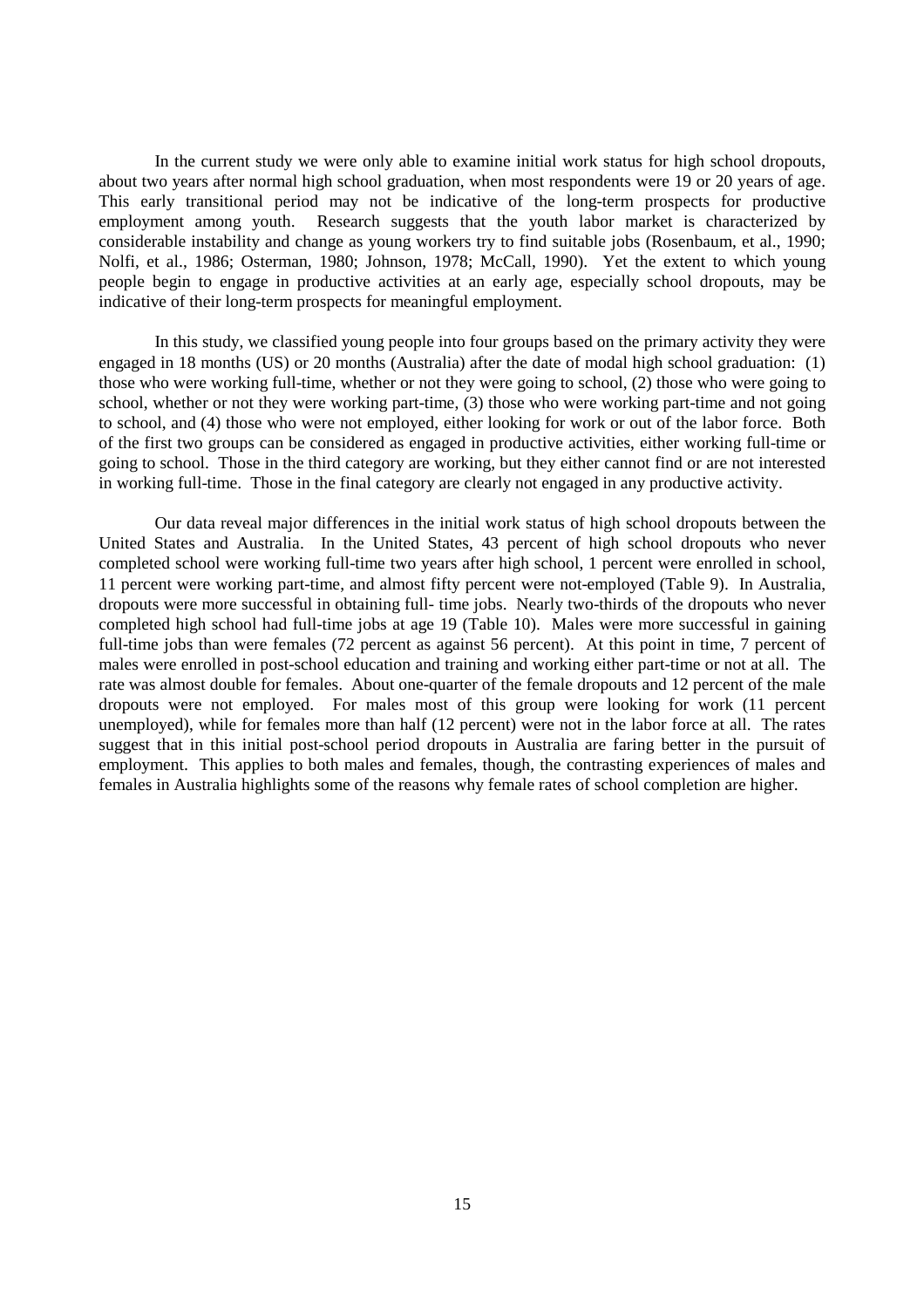| (percent distribution)                     |                      |                                           |                                     |         |  |  |
|--------------------------------------------|----------------------|-------------------------------------------|-------------------------------------|---------|--|--|
|                                            |                      | High school dropout and completion status |                                     | Total   |  |  |
|                                            | Never dropped<br>out | Dropped out,<br>completed                 | Dropped out,<br>did not<br>complete |         |  |  |
| <b>Both</b> sexes                          |                      |                                           |                                     |         |  |  |
| <b>Working full-time</b>                   | 33                   | 45                                        | 43                                  | 35      |  |  |
| Enrolled in postsecondary education        | 9                    | 4                                         | 1                                   | 7       |  |  |
| Not enrolled in school                     | 24                   | 41                                        | 42                                  | 28      |  |  |
| <b>Enrolled in postsecondary education</b> | 51                   | 12                                        | 1                                   | 41      |  |  |
| Working part-time                          | 27                   | 6                                         | $\mathbf{0}$                        | 22      |  |  |
| Not working                                | 24                   | 6                                         | 1                                   | 19      |  |  |
| Working part-time, not enrolled            | 8                    | 11                                        | 11                                  | 9       |  |  |
| Not working, not enrolled                  | 8                    | 32                                        | 45                                  | 15      |  |  |
| Unemployed                                 | 3                    | 14                                        | 19                                  | 6       |  |  |
| Out of the labor force                     | 5                    | 18                                        | 26                                  | 9       |  |  |
| Males                                      |                      |                                           |                                     |         |  |  |
| <b>Working full-time</b>                   | 39                   | 51                                        | 57                                  | 42      |  |  |
| Enrolled in postsecondary education        | 9                    | 4                                         | 1                                   | 7       |  |  |
| Not enrolled in school                     | 30                   | 47                                        | 56                                  | 35      |  |  |
| <b>Enrolled in postsecondary education</b> | 48                   | 11                                        | 1                                   | 29      |  |  |
| Working part-time                          | 23                   | 6                                         | 1                                   | 19      |  |  |
| Not working                                | 25                   | 5                                         | 0                                   | 20      |  |  |
| Working part-time, not enrolled            | 6                    | 11                                        | 9                                   | 7       |  |  |
| Not working, not enrolled                  | 7                    | 27                                        | 33                                  | 12      |  |  |
| Unemployed                                 | 3                    | 14                                        | 17                                  | 6       |  |  |
| Out of the labor force                     | 4                    | 13                                        | 16                                  | 6       |  |  |
| Females                                    |                      |                                           |                                     |         |  |  |
| <b>Working full-time</b>                   | 28                   | 67                                        | 29                                  | 29      |  |  |
| Enrolled in postsecondary education        | 9                    | 3                                         | 1                                   | 8       |  |  |
| Not enrolled in school                     | 19                   | 34                                        | 28                                  | 21      |  |  |
| <b>Enrolled in postsecondary education</b> | 53                   | 12                                        | 1                                   | 44      |  |  |
| Working part-time                          | 30                   | 6                                         | $\boldsymbol{0}$                    | 25      |  |  |
| Not working                                | 23                   | 6                                         | 1                                   | 19      |  |  |
| Working part-time, not enrolled            | 9                    | 11                                        | 13                                  | 10      |  |  |
| Not working, not enrolled                  | 10                   | 40                                        | 57                                  | 17      |  |  |
| Unemployed                                 | 3                    | 16                                        | 21                                  | 6       |  |  |
| Out of the labor force                     | 7                    | 24                                        | 36                                  | 11      |  |  |
| <b>Total</b>                               | 100                  | 100                                       | 100                                 | 100     |  |  |
| Maximum margin of error*                   | $\pm$ 1              | ± 5                                       | ±4                                  | $\pm$ 1 |  |  |
| Unweighted sample size                     | 10,955               | 960                                       | 1,205                               | 13,120  |  |  |

Table 9 Work and Enrollment Status, by high school dropout and completion status and gender, February 1994: United States 1988 grade 8 students

\*The range above and below the reported figure that may contain the actual figure in the population. It represents the 90 percent confidence interval for percentage equal to 50 and adjusts for design effects of the NELS data due to nonrandom sampling. The margin of error is smaller for percentages less than 50.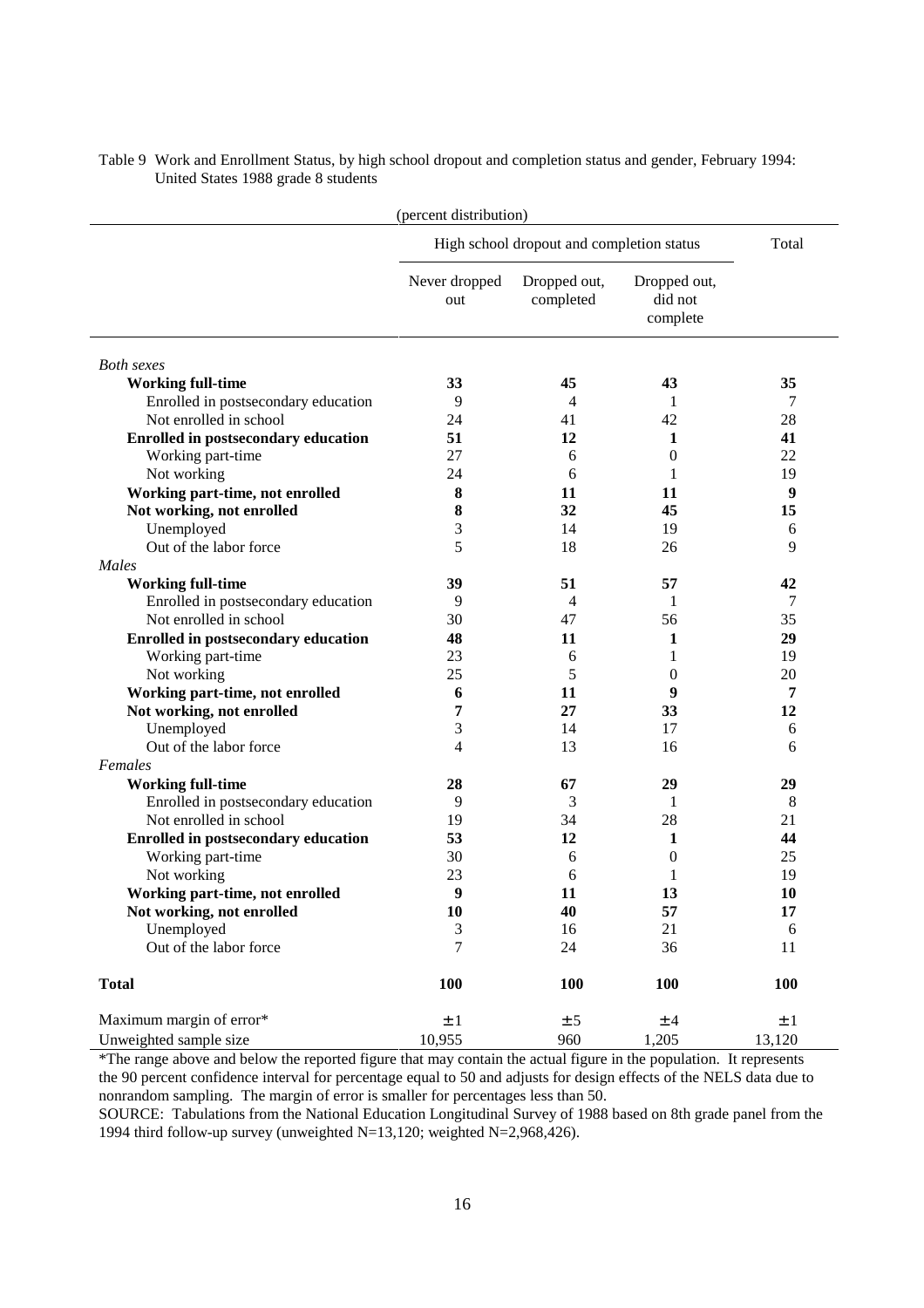| (percent distribution)                          |                      |                                           |                                     |                |  |
|-------------------------------------------------|----------------------|-------------------------------------------|-------------------------------------|----------------|--|
|                                                 |                      | High school dropout and completion status |                                     | Total          |  |
|                                                 | Never<br>dropped out | Dropped out,<br>completed**               | Dropped out,<br>did not<br>complete |                |  |
| All persons                                     |                      |                                           |                                     |                |  |
| <b>Working full-time:</b>                       | 31                   |                                           | 64                                  | 38             |  |
| Enrolled in postsecondary education or training | 10                   |                                           | 25                                  | 13             |  |
| Not enrolled in school                          | 21                   |                                           | 39                                  | 25             |  |
| Enrolled in postsecondary education or training | 57                   |                                           | 9                                   | 48             |  |
| Working part-time                               | 31                   |                                           | 5                                   | 25             |  |
| Not working                                     | 26                   |                                           | 4                                   | 23             |  |
| Working part-time, not enrolled                 | 7                    |                                           | 10                                  | 7              |  |
| Not working, not enrolled                       | 5                    |                                           | 17                                  | 7              |  |
| Unemployed                                      | 4                    |                                           | 11                                  | 5              |  |
| Out of the labor force                          | 1                    |                                           | 6                                   | $\overline{2}$ |  |
| Males                                           |                      |                                           |                                     |                |  |
| <b>Working full-time:</b>                       | 37                   |                                           | 72                                  | 46             |  |
| Enrolled in postsecondary education or training | 16                   |                                           | 34                                  | 21             |  |
| Not enrolled in school                          | 21                   |                                           | 38                                  | 25             |  |
| Enrolled in postsecondary education or training | 52                   |                                           | 7                                   | 40             |  |
| Working part-time                               | 23                   |                                           | $\overline{c}$                      | 18             |  |
| Not working                                     | 29                   |                                           | 5                                   | 22             |  |
| Working part-time, not enrolled                 | 6                    |                                           | 7                                   | 7              |  |
| Not working, not enrolled                       | 5                    |                                           | 12                                  | 7              |  |
| Unemployed                                      | 4                    |                                           | 11                                  | 6              |  |
| Out of the labor force                          | 1                    |                                           | 1                                   | 1              |  |
| Females                                         |                      |                                           |                                     |                |  |
| <b>Working full-time:</b>                       | 27                   |                                           | 56                                  | 32             |  |
| Enrolled in postsecondary education             | 7                    |                                           | 14                                  | 8              |  |
| Not enrolled in school                          | 20                   |                                           | 42                                  | 24             |  |
| <b>Enrolled in postsecondary education</b>      | 61                   |                                           | 8                                   | 52             |  |
| Working part-time                               | 35                   |                                           | 4                                   | 30             |  |
| Not working                                     | 26                   |                                           | 4                                   | 22             |  |
| Working part-time, not enrolled                 | 7                    |                                           | 13                                  | 8              |  |
| Not working, not enrolled                       | 5                    |                                           | 23                                  | 8              |  |
| Unemployed                                      | 3                    |                                           | 11                                  | 4              |  |
| Out of the labor force                          | $\overline{2}$       |                                           | 12                                  | 4              |  |
| <b>Total</b>                                    | <b>100</b>           |                                           | 100                                 | <b>100</b>     |  |
| Maximum margin of error*                        | $\pm 3$              |                                           | ±6                                  | ±3             |  |
| Unweighted sample size                          | 2,514                | 59                                        | 640                                 | 3213           |  |

Table 10 Work and education status of 19 year-olds, by high school dropout and completion status and gender, October 1994: Australia

\*The range above and below the reported figure representing the 90 percent confidence interval for percentage equal to 50 and adjusting for design effects of the *Youth in Transition* data due to cluster sampling. The margin of error is smaller for percentages less than 50.

\*\* Sample too small to derive meaningful estimates.

SOURCE: Tabulations from Youth in Transition based on the 1994 follow-up survey (unweighted N=3,213; weighted N=251,407).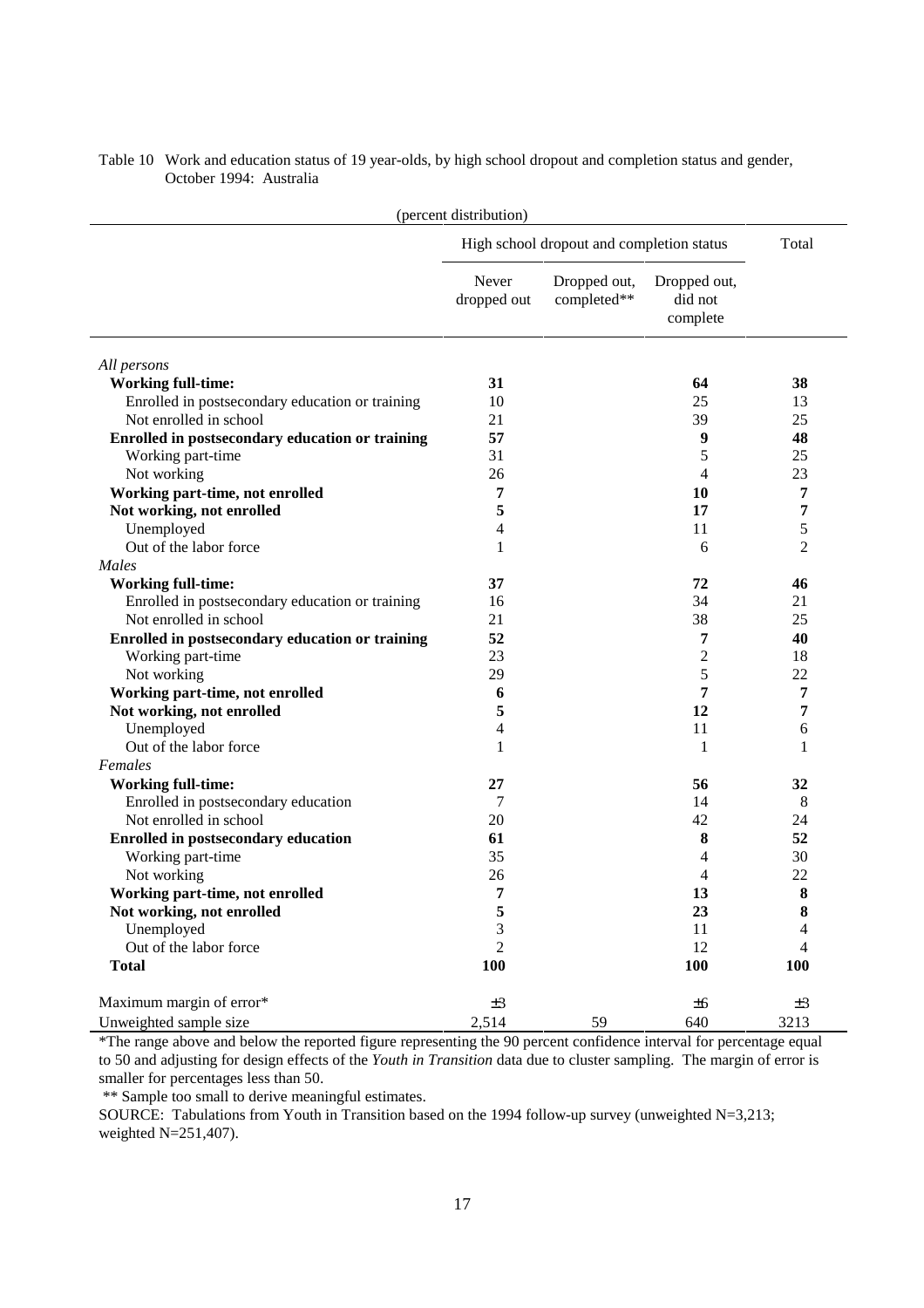The difficulty of high school dropouts securing productive employment is further revealed by examining their activities over time. As mentioned above, both the US and Australian data provided information on employment and enrollment status each month following the typical month for high school graduation, which was June 1992 for US students and December 1992 for Australian students. In the case of the US, we examined employment and enrollment status for each of the 18 months between July 1992 and February 1994. In the Australian case, we examined employment and enrollment status for each of the 20 months from January 1983 to October 1994. The main interest is with the amount of time young people spend in a marginal work and education status, i.e. in "marginalized" or "unproductive" activities. We counted months of "unproductive activities" in two ways.

In the first case, we counted the total number of months that respondents were not employed and not enrolled in post-school education or training. This provides a very conservative definition of unproductive or marginalized activities because respondents who were working part-time only were still considered engaged in productive activities. Based on this definition, 61 percent of US students who never dropped out were engaged in productive activities the entire 18 month period, compared to 39 percent for dropouts who completed high school and 34 percent for dropouts who did not complete high school (Table 11). The data also reveal that, 33 percent of the dropouts who completed and 43 percent of the dropouts who did not complete high school spent 10 months or more—more than half of this period—in "nonproductive" activities, compared to only 8 percent for students who never dropped out of high school. These patterns are similar for males and females, although the disparities between dropouts and high school graduates are much greater for females than for males.

For Australia the data show that dropouts who did not complete school were more likely to be marginalized in the pursuit of work than high school graduates. For example, 64 percent of dropouts spent all of the twenty month period to 1994 in work or in education and training, compared to 76 percent of graduates (Table 12). Dropouts were four times more likely to have spent 10 months or more of the time without work and not in further education or training (13 percent as against 3 percent). The gaps, however, varied greatly depending on gender. For males, the gaps between dropouts and graduates were relatively small. While 89 percent of graduates spent less than three months unemployed or not in postschool education, 80 percent of dropouts also did. Male dropouts were more likely to spend long periods without work or training, though (10 percent against 3 percent for graduates). Compare this to the situation for girls, however. Three-quarters of female high school completers avoided any period of unemployment, compared to 57 percent of dropouts. More strikingly, 17 percent of dropouts spent 10 or more months unemployed and out of education and training compared to only 2 percent of high school completers. Again, it underlines the disadvantage female dropouts in Australia have in making the transition from school to work, and why more females than males continue at school.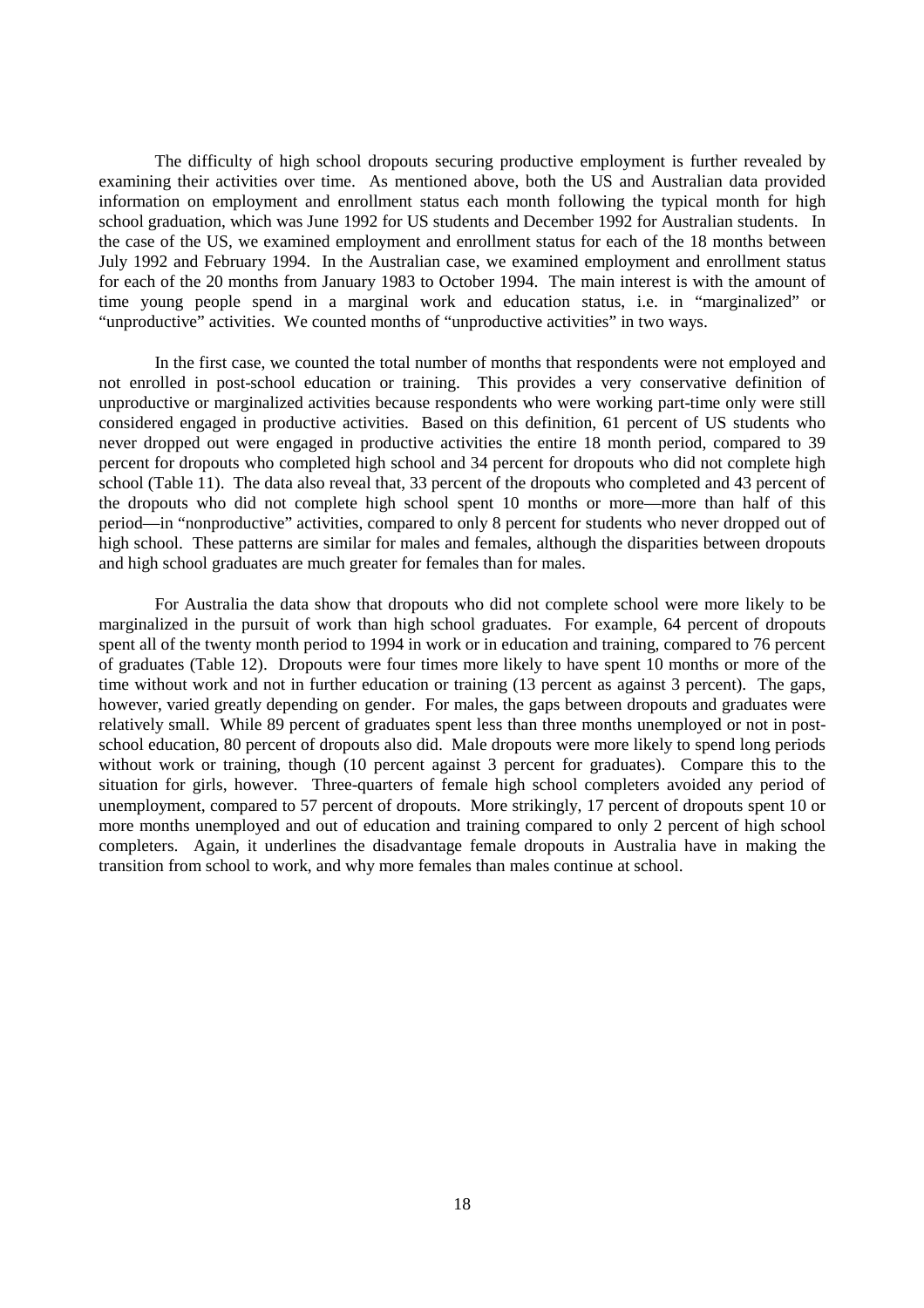| (percent distribution)   |                      |                                           |                                     |        |  |  |
|--------------------------|----------------------|-------------------------------------------|-------------------------------------|--------|--|--|
|                          |                      | High school dropout and completion status |                                     |        |  |  |
|                          | Never dropped<br>out | Dropped out,<br>completed                 | Dropped out,<br>did not<br>complete |        |  |  |
| <b>Both sexes</b>        |                      |                                           |                                     |        |  |  |
| 0 months                 | 61                   | 39                                        | 34                                  | 56     |  |  |
| 1-3 months               | 22                   | 11                                        | $\overline{7}$                      | 19     |  |  |
| 4-6 months               | 6                    | 10                                        | 7                                   | 6      |  |  |
| 7-9 months               | 3                    | 7                                         | 9                                   | 4      |  |  |
| 10 or more months        | 8                    | 33                                        | 43                                  | 15     |  |  |
| Males                    |                      |                                           |                                     |        |  |  |
| 0 months                 | 64                   | 45                                        | 46                                  | 60     |  |  |
| 1-3 months               | 21                   | 13                                        | 8                                   | 19     |  |  |
| 4-6 months               | 5                    | 10                                        | 9                                   | 6      |  |  |
| 7-9 months               | 3                    | 6                                         | 10                                  | 4      |  |  |
| 10 or more months        | $\overline{7}$       | 26                                        | 27                                  | 11     |  |  |
| Females                  |                      |                                           |                                     |        |  |  |
| 0 months                 | 59                   | 33                                        | 21                                  | 52     |  |  |
| 1-3 months               | 23                   | 8                                         | 5                                   | 20     |  |  |
| 4-6 months               | 6                    | 10                                        | 6                                   | 6      |  |  |
| 7-9 months               | 3                    | 8                                         | 9                                   | 5      |  |  |
| 10 or more months        | 9                    | 41                                        | 59                                  | 17     |  |  |
| Total                    | 100                  | 100                                       | 100                                 | 100    |  |  |
| Maximum margin of error* | ±1                   | ± 5                                       | ±4                                  | ±1     |  |  |
| Unweighted sample size   | 10,955               | 960                                       | 1,205                               | 13,120 |  |  |

Table 11 Number of months not employed and not enrolled in postsecondary education and training, by high school dropout and completion status and gender, July 1992-February 1994: United States 1988 grade 8 students

\*The range above and below the reported figure that may contain the actual figure in the population. It represents the 90 percent confidence interval for percentage equal to 50 and adjusts for design effects of the NELS data due to nonrandom sampling. The margin of error is smaller for percentages less than 50.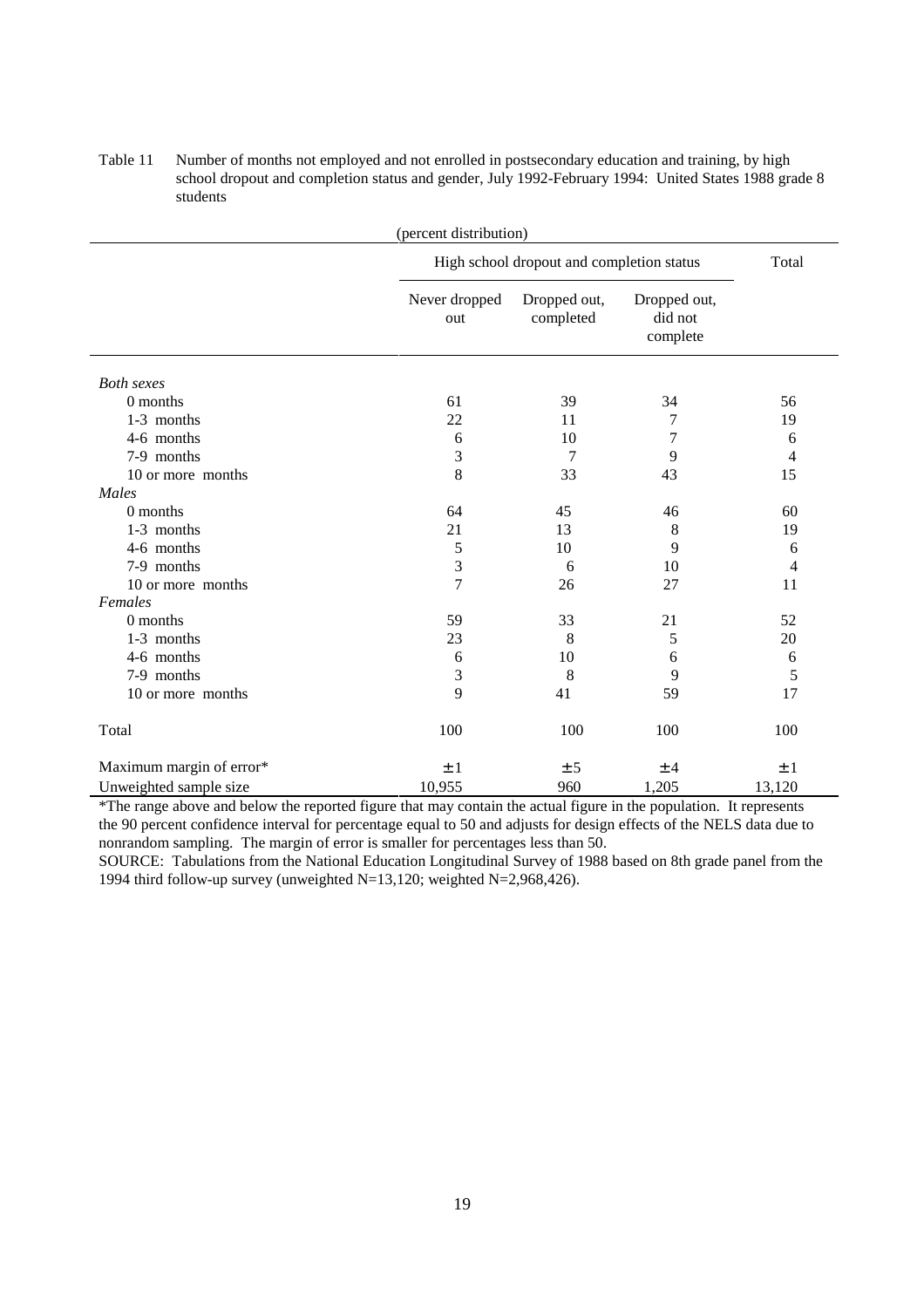| (percent distribution)   |                         |                                           |                                     |                  |  |  |
|--------------------------|-------------------------|-------------------------------------------|-------------------------------------|------------------|--|--|
|                          |                         | High school dropout and completion status |                                     |                  |  |  |
|                          | Never dropped<br>out    | Dropped out,<br>completed**               | Dropped out,<br>did not<br>complete |                  |  |  |
| All persons              |                         |                                           |                                     |                  |  |  |
| $\Omega$                 | 76                      |                                           | 64                                  | 73               |  |  |
| $1 - 3$                  | 13                      |                                           | 11                                  | 13               |  |  |
| $4 - 6$                  | 6                       |                                           | 6                                   | 6                |  |  |
| $7-9$                    | $\overline{c}$          |                                           | 6                                   | $\overline{3}$   |  |  |
| 10 or more               | $\overline{3}$          |                                           | 13                                  | 5                |  |  |
| Males                    |                         |                                           |                                     |                  |  |  |
| $\Omega$                 | 76                      |                                           | 71                                  | 74               |  |  |
| $1 - 3$                  | 13                      |                                           | $\overline{9}$                      | 12               |  |  |
| $4 - 6$                  | 6                       |                                           | $\sqrt{6}$                          | $\sqrt{6}$       |  |  |
| $7-9$                    | $\overline{\mathbf{c}}$ |                                           | 5                                   | $\frac{3}{5}$    |  |  |
| 10 or more               | $\overline{3}$          |                                           | 10                                  |                  |  |  |
| Females                  |                         |                                           |                                     |                  |  |  |
| $\overline{0}$           | 74                      |                                           | 57                                  | 72               |  |  |
| $1 - 3$                  | 14                      |                                           | 12                                  | 13               |  |  |
| $4 - 6$                  | $\,8\,$                 |                                           | $\overline{7}$                      | $\boldsymbol{7}$ |  |  |
| $7-9$                    | $\sqrt{2}$              |                                           | 7                                   | $\mathfrak{Z}$   |  |  |
| 10 or more               | $\overline{2}$          |                                           | 17                                  | 5                |  |  |
| Total                    | 100                     |                                           | 100                                 | 100              |  |  |
| Maximum margin of error* | $\pm 3$                 |                                           | ±6                                  | ±3               |  |  |
| Unweighted sample size   | 2,514                   | 59                                        | 640                                 | 3213             |  |  |

Table 12 Number of months not employed and not enrolled in post-school education and training, by high school dropout and completion status and gender, January 1993-October 1994: 19 year-olds, Australia

\*The range above and below the reported figure representing the 90 percent confidence interval for percentage equal to 50 and adjusting for design effects of the *Youth in Transition* data due to cluster sampling. The margin of error is smaller for percentages less than 50.

\*\* Sample too small to derive meaningful estimates.

SOURCE: Tabulations from Youth in Transition based on the 1994 follow-up survey (unweighted N=3,213; weighted N=251,407).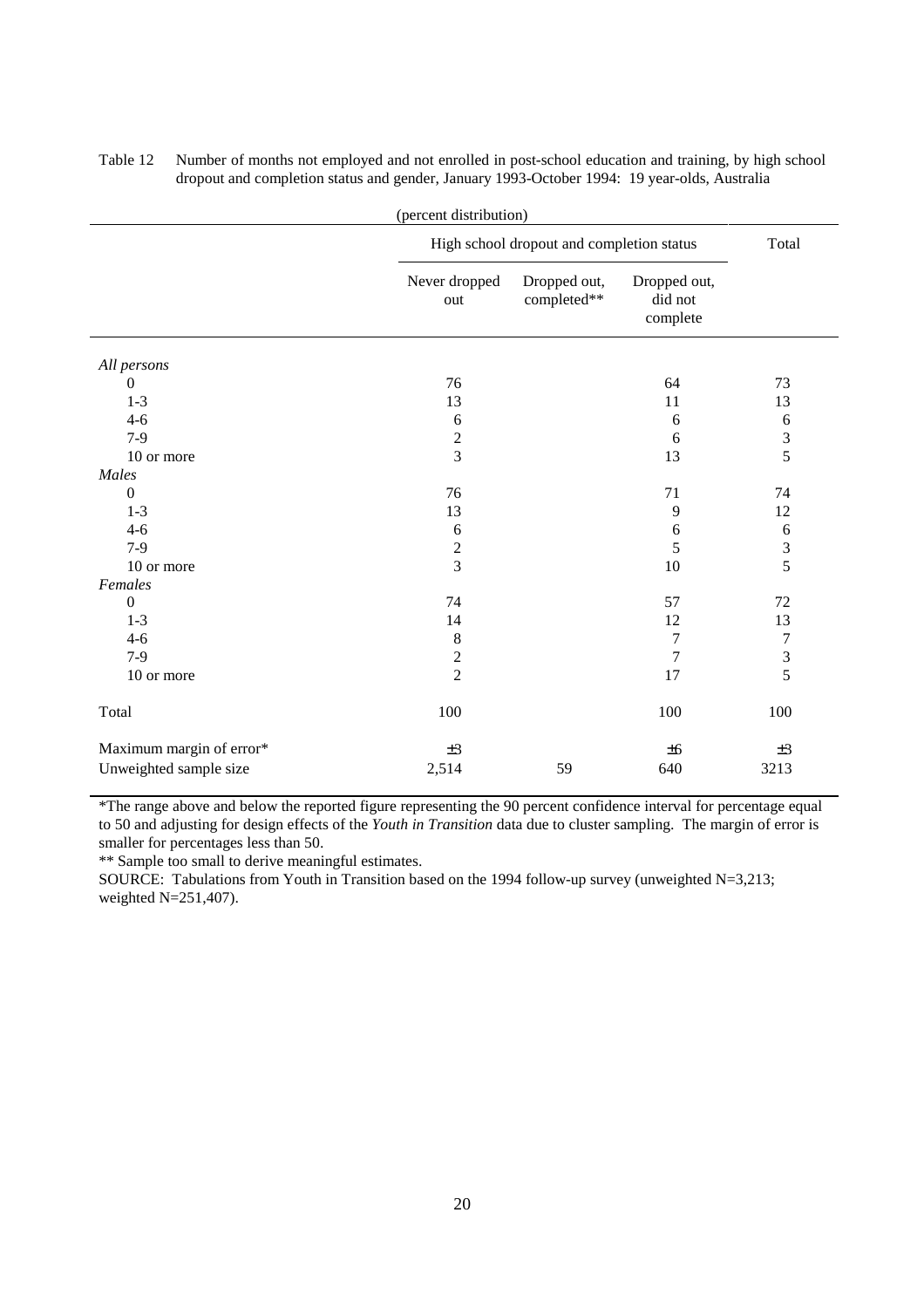## Table 13 Number of months not employed full-time and not enrolled in postsecondary education and training, by high school dropout and completion status and gender, July 1992-February 1994: United States 1988 grade 8 students

| (percent distribution)   |                      |                                           |                                     |        |
|--------------------------|----------------------|-------------------------------------------|-------------------------------------|--------|
|                          |                      | High school dropout and completion status |                                     |        |
|                          | Never dropped<br>out | Dropped out,<br>completed                 | Dropped out,<br>did not<br>complete |        |
| <b>Both sexes</b>        |                      |                                           |                                     |        |
| 0 months                 | 29                   | 28                                        | 24                                  | 28     |
| 1-3 months               | 40                   | 10                                        | 6                                   | 34     |
| 4-6 months               | 9                    | 9                                         | 8                                   | 9      |
| 7-9 months               | 5                    | 7                                         | 9                                   | 5      |
| 10 or more months        | 17                   | 46                                        | 53                                  | 24     |
| Males                    |                      |                                           |                                     |        |
| 0 months                 | 35                   | 34                                        | 36                                  | 35     |
| 1-3 months               | 37                   | 11                                        | 9                                   | 31     |
| 4-6 months               | 9                    | 9                                         | 8                                   | 9      |
| 7-9 months               | 4                    | 8                                         | 11                                  | 5      |
| 10 or more months        | 15                   | 38                                        | 36                                  | 20     |
| Females                  |                      |                                           |                                     |        |
| $0$ months               | 23                   | 21                                        | 11                                  | 21     |
| 1-3 months               | 44                   | 8                                         | 4                                   | 36     |
| 4-6 months               | 9                    | 10                                        | 7                                   | 9      |
| 7-9 months               | 5                    | 6                                         | 8                                   | 6      |
| 10 or more months        | 19                   | 55                                        | 70                                  | 28     |
| Total                    | 100                  | 100                                       | 100                                 | 100    |
| Maximum margin of error* | ±1                   | ± 5                                       | ±4                                  | ±1     |
| Unweighted sample size   | 10,955               | 960                                       | 1,205                               | 13,120 |

\*The range above and below the reported figure that may contain the actual figure in the population. It represents the 90 percent confidence interval for percentage equal to 50 and adjusts for design effects of the NELS data due to nonrandom sampling. The margin of error is smaller for percentages less than 50.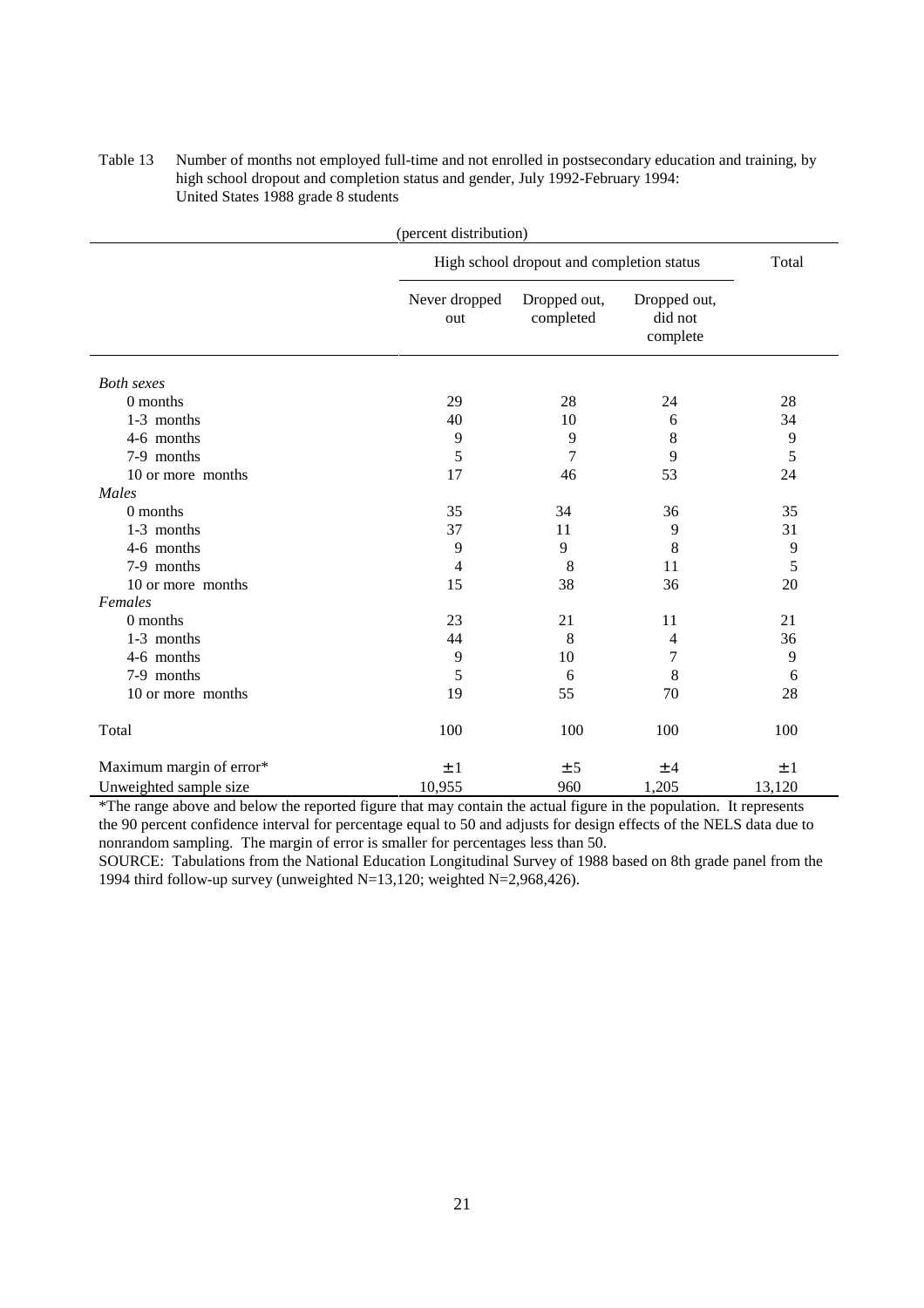| (percent distribution)<br>High school dropout and completion status |                      |                             |                                     |         |  |  |
|---------------------------------------------------------------------|----------------------|-----------------------------|-------------------------------------|---------|--|--|
|                                                                     |                      | Total                       |                                     |         |  |  |
|                                                                     | Never dropped<br>out | Dropped out,<br>completed** | Dropped out,<br>did not<br>complete |         |  |  |
| All persons                                                         |                      |                             |                                     |         |  |  |
| $\theta$                                                            | 55                   |                             | 49                                  | 53      |  |  |
| $1 - 3$                                                             | 18                   |                             | 11                                  | 17      |  |  |
| $4 - 6$                                                             | 13                   |                             | 8                                   | 12      |  |  |
| $7-9$                                                               | $\mathfrak s$        |                             | $\,$ 8 $\,$                         | 6       |  |  |
| 10 or more                                                          | 9                    | 24                          | 12                                  |         |  |  |
| Males                                                               |                      |                             |                                     |         |  |  |
| $\theta$                                                            | 57                   |                             | 60                                  | 57      |  |  |
| $1-3$                                                               | 18                   |                             | 11                                  | 16      |  |  |
| $4 - 6$                                                             | 12                   |                             | 6                                   | 11      |  |  |
| $7-9$                                                               | $\mathfrak s$        |                             | $\overline{7}$                      | 5       |  |  |
| 10 or more                                                          | 8                    |                             | 16                                  | 11      |  |  |
| Females                                                             |                      |                             |                                     |         |  |  |
| $\boldsymbol{0}$                                                    | 53                   |                             | 37<br>12                            | 50      |  |  |
| $1 - 3$                                                             |                      | 19                          |                                     | $18\,$  |  |  |
| $4 - 6$                                                             |                      | 13                          |                                     | 12      |  |  |
| $7-9$                                                               | 5                    |                             | 10                                  | 6       |  |  |
| 10 or more                                                          | 10                   |                             | 33                                  | 14      |  |  |
| Total                                                               | 100                  |                             | 100                                 | 100     |  |  |
| Maximum margin of error*                                            | ±3                   |                             | ±6                                  | $\pm 3$ |  |  |
| Unweighted sample size                                              | 2,514                | 59                          | 640                                 | 3213    |  |  |

Table 14 Number of months not in full-time work and not enrolled in post-school education and training, by high school dropout and completion status and gender, January 1993-October 1994: 19 year-olds, Australia

\*The range above and below the reported figure representing the 90 percent confidence interval for percentage equal to 50 and adjusting for design effects of the *Youth in Transition* data due to cluster sampling. The margin of error is smaller for percentages less than 50.

\*\* Sample too small to derive meaningful estimates.

SOURCE: Tabulations from Youth in Transition based on the 1994 follow-up survey (unweighted  $N=3,213$ ; weighted N=251,407).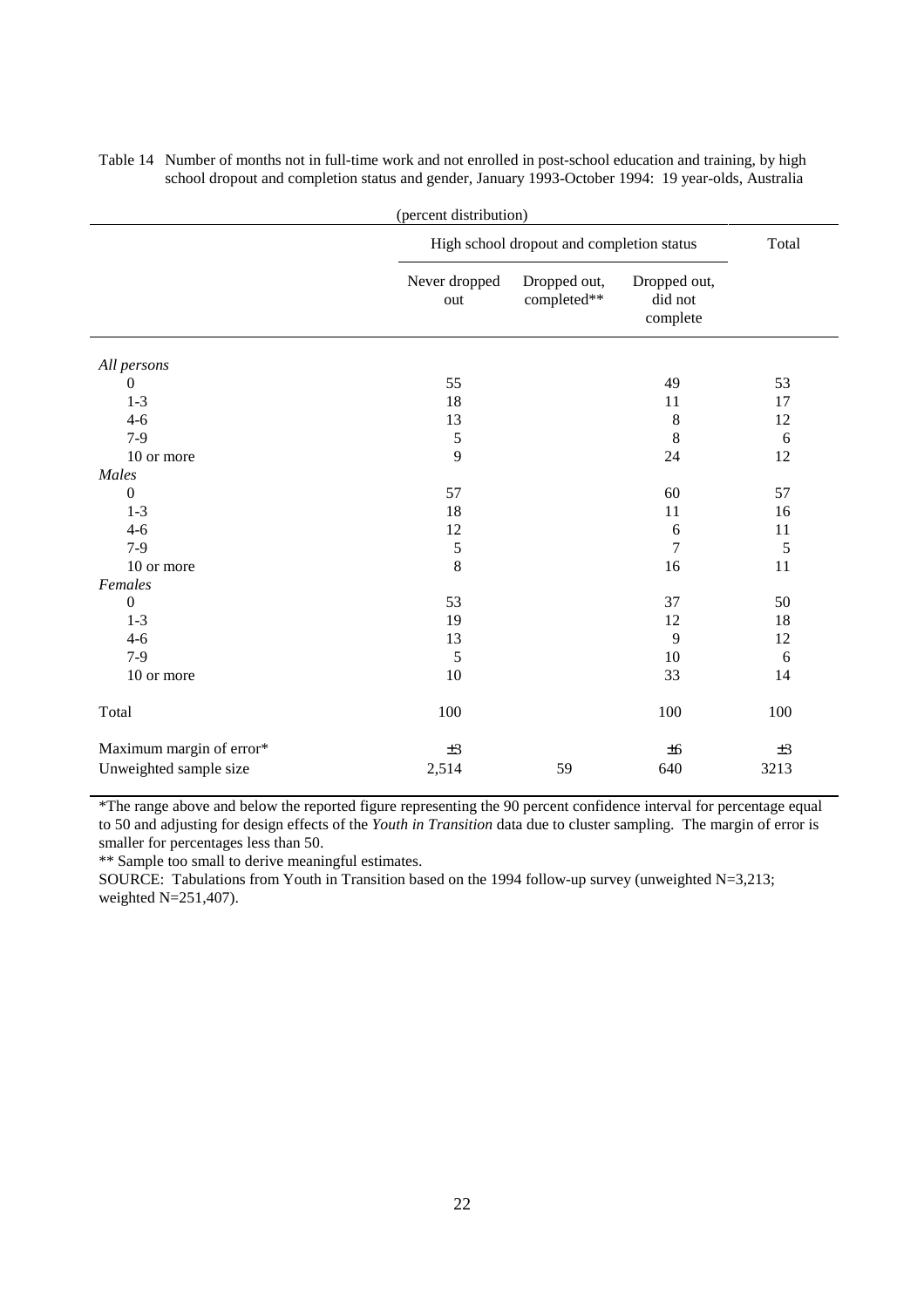In the second case we counted the total number of months that respondents were not employed full-time and not enrolled in school. This provides a less conservative definition of productive activities because it considers working part-time as not productive (at least for those who were not enrolled in school). While it is a less conservative definition it reflects concern, at least in Australia, about the numbers of young people who are not able to secure stable full-time jobs and move in and out of periods of part-time work and unemployment without participation in further education or training (Dusseldorp Skills Forum, 1997). Based on this definition, there are even greater differences in the US in the amount of time that school completers are in productive activities. Although in the US the same proportion of dropouts as never-dropouts spent every month working full-time or enrolled in school, another 40 percent of persons who never dropped out spent only 1 to 3 months "not being productive" (Table 13). This probably reflects the pattern of high school graduates who spend one or two months in the summer before college either not working or not working full-time. Based on this less restrictive definition, fully half of all high school dropouts, both those who completed and those who did not, spent more than half of this 18 month period not working full-time or enrolled in post-secondary education and training.<sup>1</sup> As with the previous case, these disparities were more pronounced among females than among males.

The data for Australia show that while the gaps between dropouts and graduates have not increased from the previous table, indeed in some instances even fallen, dropouts spend longer periods without full-time work or without participating in further education and training. Almost one-quarter of the dropouts spent 10 or more months this way compared to about one-tenth of the graduates (Table 14). The gaps are much more pronounced among females than males, as in the previous table.

In summary, the transition from school to productive activities varied greatly by high school completion status in the US and Australia. In the US, a high percentage of both dropouts who completed high school and dropouts who did not complete high school had difficulty engaging in productive activities. The fact that dropouts who completed high school had almost as much difficulty as dropouts who never completed raises questions about the utility of returning to complete high school. In Australia, the figures suggest that in this early transition period some young people spend considerable amounts of their time as marginalized workers, unable to find secure full-time work and this is more true of dropouts than high school graduates.

#### **The Quality of Jobs**

It is important to not only consider the amount of time that young people spend in productive activities, but the quality of those activities. The quality of employment can be gauged in a number of ways. Distinguishing between part-time and full-time work is important, as we were able to show above. Other studies of the transition from school to work have also considered the number of jobs held over time (Veum & Weiss, 1993) and the duration of jobs held (Klerman & Karoly, 1994). In this study, we examined the types of occupations and the wages for those working full-time. Of course, the comparisons of wages are presented here tentatively. At this age, earnings are affected by youth-wage awards and, in Australia at least, by the effects of youth training allowances. These may work to suppress or distort differences.

The types of occupations held by full-time workers not only varied by high school completion status, but also by gender. In the US, male school dropouts held similar jobs to those who never dropped

<sup>&</sup>lt;sup>1</sup> About one-third of the students who dropped out and eventually completed, finished their high school education after August of 1992. These students could be considered as "productive" at least during those months they may have been working toward high school completion.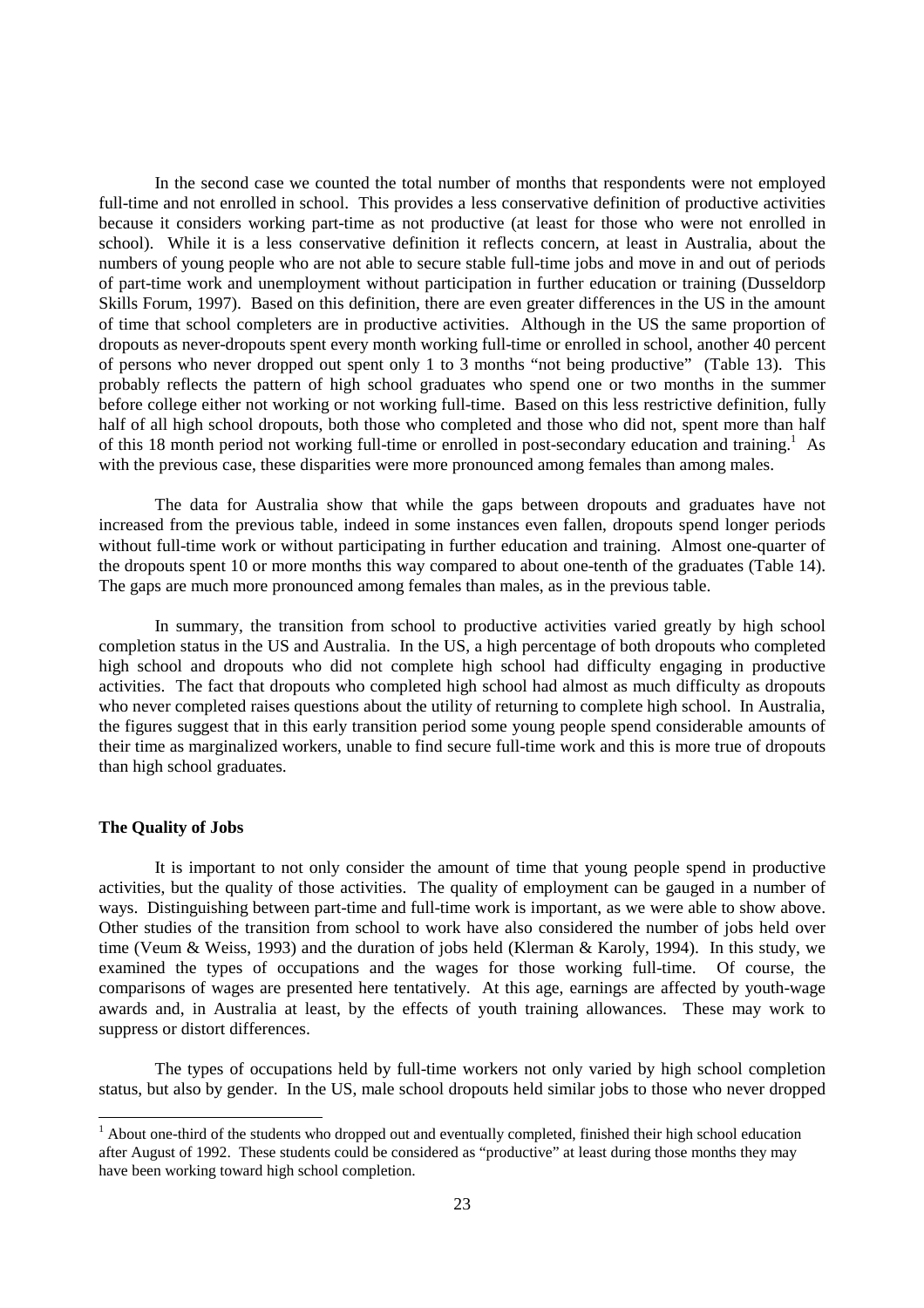out. About a third of each group—non-dropouts, dropout-completers, and dropout non-completers—held jobs in the skilled trades and another 17 percent of each group held sales and service jobs (Table 15). But dropouts who never completed were more likely than those from the other two groups to hold jobs as laborers (which generally pay lower wages) and less likely to hold jobs in the managerial, professional, and technical areas (which generally pay higher wages) or in the military. Among females in the US, differences by school completion status were somewhat more pronounced, although two-thirds of all females were employed in only two occupational groups—clerical and sales/service. Females who never dropped out were more likely to be employed in clerical jobs, while female dropouts who never completed were most likely to be employed in sales and service jobs. Female dropouts who never completed were more likely to secure jobs in the skilled trades and less likely to be employed in managerial, professional, and technical jobs than females who never dropped out, although the proportions were quite small.

At this early stage in their careers, with many high school graduates still in university, the types of full-time jobs offered to teenagers is likely not to vary greatly among high school graduates and dropouts. Yet, even at this stage there are some differences in the Australian data that are important to note. Table 16 shows that the majority of male dropouts in full-time work were in skilled trades at age 19, involving almost 60 percent of this group. Skilled trades were also important to male high school graduates, but nowhere near to the same extent, accounting for about one third of the male full-time workers who had completed Year 12. Male high school graduates were more often in white collar occupations such as clerical work (13 percent as against 3 percent), sales and related jobs (15 percent compared to 7 percent), and managerial and para-professional occupations (11 percent compared to 4 percent). Female high school graduates were also more often than female dropouts employed in white collar occupations, with female dropouts more likely to secure work in skilled trades or as laborers. As in the US, there are large differences between males and females in the sorts of jobs teenagers are able to secure. At this stage females are heavily concentrated in clerical and sales and related occupations, whereas males more often enter skilled trades and laboring work.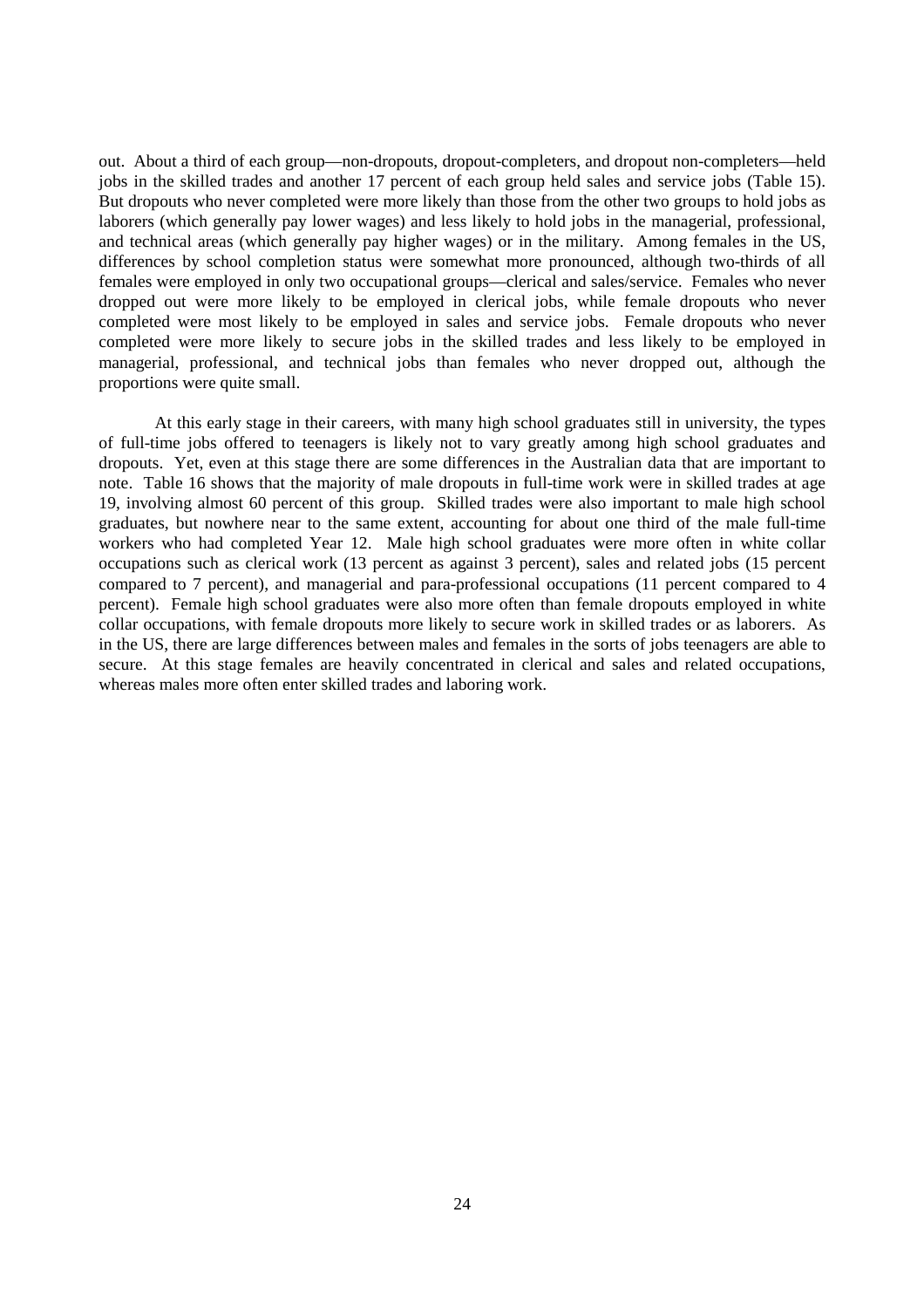| (percent distribution)            |                                           |                           |                                     |      |  |  |
|-----------------------------------|-------------------------------------------|---------------------------|-------------------------------------|------|--|--|
|                                   | High school dropout and completion status | Total                     |                                     |      |  |  |
|                                   | Never dropped<br>out                      | Dropped out,<br>completed | Dropped out,<br>did not<br>complete |      |  |  |
| <b>Both</b> sexes                 |                                           |                           |                                     |      |  |  |
| Managerial/professional/technical | 16                                        | 15                        | 7                                   | 14   |  |  |
| Skilled trades                    | 20                                        | 22                        | 28                                  | 22   |  |  |
| Clerical                          | 23                                        | 20                        | 12                                  | 21   |  |  |
| Sales/service                     | 22                                        | 21                        | 24                                  | 22   |  |  |
| Laborers                          | 14                                        | 18                        | 29                                  | 17   |  |  |
| Military                          | 5                                         | $\overline{4}$            | $\boldsymbol{0}$                    | 4    |  |  |
| Males                             |                                           |                           |                                     |      |  |  |
| Managerial/professional/technical | 14                                        | 13                        | 7                                   | 13   |  |  |
| Skilled trades                    | 29                                        | 30                        | 33                                  | 30   |  |  |
| Clerical                          | 12                                        | 8                         | 5                                   | 10   |  |  |
| Sales/service                     | 17                                        | 17                        | 17                                  | 17   |  |  |
| Laborers                          | 21                                        | 26                        | 38                                  | 25   |  |  |
| Military                          | 7                                         | 6                         | $\boldsymbol{0}$                    | 6    |  |  |
| Females                           |                                           |                           |                                     |      |  |  |
| Managerial/professional/technical | 18                                        | 18                        | 7                                   | 17   |  |  |
| Skilled trades                    | 7                                         | 10                        | 15                                  | 8    |  |  |
| Clerical                          | 41                                        | 38                        | 27                                  | 39   |  |  |
| Sales/service                     | 29                                        | 26                        | 41                                  | 30   |  |  |
| Laborers                          | 4                                         | 8                         | 10                                  | 5    |  |  |
| Military                          | 1                                         | $\theta$                  | $\Omega$                            | 1    |  |  |
| Total                             | 100                                       | 100                       | 100                                 | 100  |  |  |
| Maximum margin of error*          | ± 5                                       | ±12                       | ±12                                 | ±4   |  |  |
| Unweighted sample size            | 2794                                      | 412                       | 489                                 | 3695 |  |  |

Table 15 Occupation of persons working full-time, by high school dropout and completion status and gender, February 1994: United States 1988 grade 8 students

\*The range above and below the reported figure that may contain the actual figure in the population. It represents the 90 percent confidence interval for percentage equal to 50 and adjusts for design effects of the NELS data due to nonrandom sampling. The margin of error is smaller for percentages less than 50.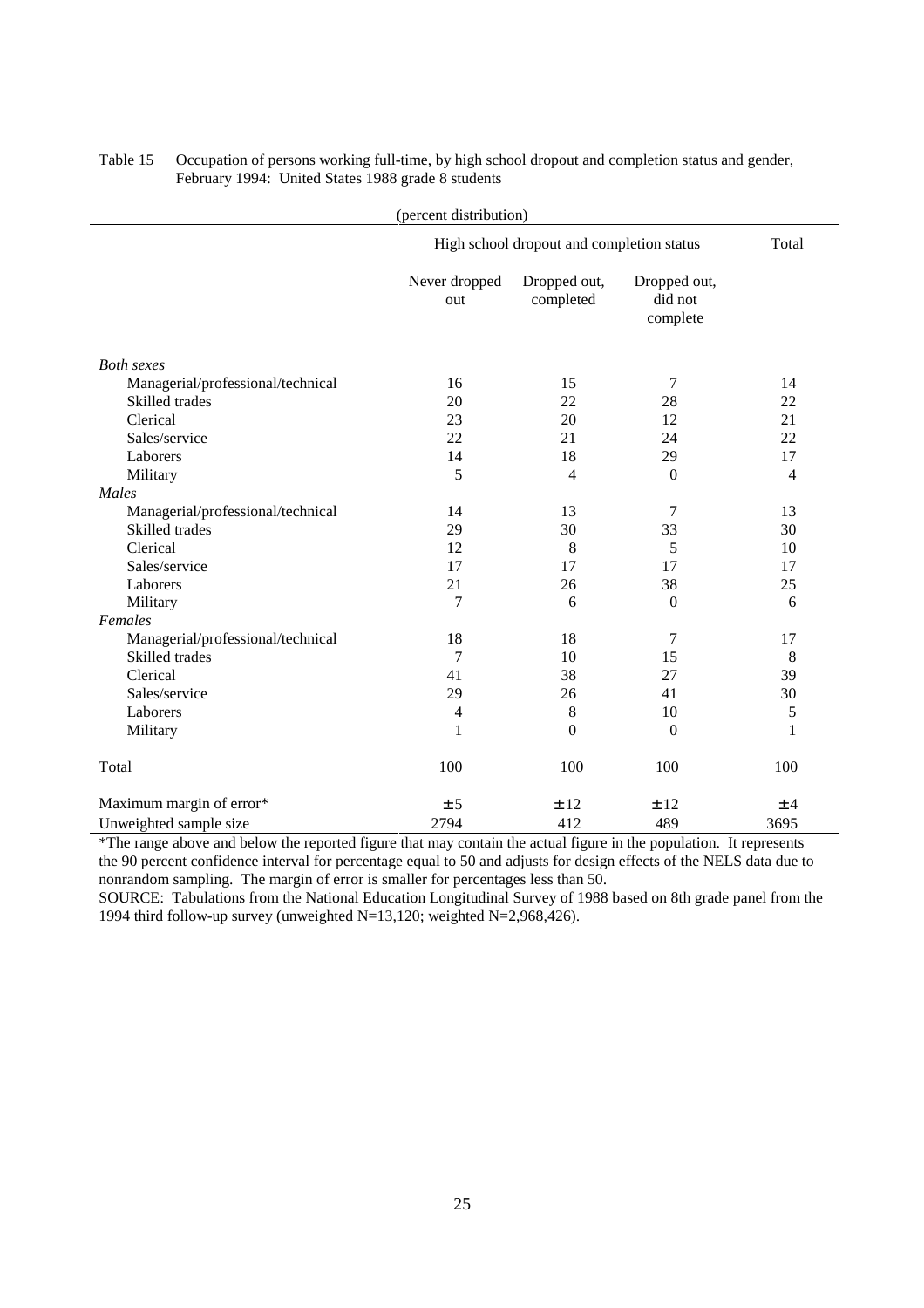| (percent distribution)            |                               |                             |                                     |       |  |
|-----------------------------------|-------------------------------|-----------------------------|-------------------------------------|-------|--|
|                                   | Dropout and completion status |                             |                                     |       |  |
|                                   | Never dropped<br>out          | Dropped out,<br>completed** | Dropped out,<br>did not<br>complete | Total |  |
| All persons                       |                               |                             |                                     |       |  |
| Managerial/professional/technical | 10                            |                             | $\overline{4}$                      | 9     |  |
| Skilled trades                    | 21                            |                             | 43                                  | 28    |  |
| Clerical                          | 29                            |                             | 16                                  | 25    |  |
| Sales/service                     | 24                            |                             | 16                                  | 21    |  |
| Process workers and operators     | 3                             |                             | 5                                   | 4     |  |
| Laborers                          | 13                            |                             | 16                                  | 13    |  |
| Males                             |                               |                             |                                     |       |  |
| Managerial/professional/technical | 11                            |                             | $\overline{4}$                      | 8     |  |
| Skilled trades                    | 35                            |                             | 59                                  | 45    |  |
| Clerical                          | 13                            |                             | 3                                   | 9     |  |
| Sales/service                     | 15                            |                             | 7                                   | 12    |  |
| Process workers and operators     | 6                             |                             | 7                                   | 6     |  |
| Laborers                          | 20                            |                             | 20                                  | 20    |  |
| Females                           |                               |                             |                                     |       |  |
| Managerial/professional/technical | 10                            |                             | 5                                   | 8     |  |
| Skilled trades                    | 8                             |                             | 21                                  | 11    |  |
| Clerical                          | 44                            |                             | 33                                  | 41    |  |
| Sales/service                     | 32                            |                             | 30                                  | 31    |  |
| Process workers and operators     | 1                             |                             | 2                                   | 1     |  |
| Laborers                          | 5                             |                             | 9                                   | 7     |  |
| Total                             | 100                           |                             | 100                                 | 100   |  |
| Maximum margin of error*          | ±6                            |                             | $\pm 8$                             | ±5    |  |
| Unweighted sample size            | 726                           |                             | 392                                 | 1143  |  |

Table 16 Occupations of 19 year-olds in full-time work, by high school dropout and completion status and gender, October 1994: Australia

\*The range above and below the reported figure representing the 90 percent confidence interval for percentage equal to 50 and adjusting for design effects of the *Youth in Transition* data due to cluster sampling. The margin of error is smaller for percentages less than 50.

\*\* Sample too small to derive meaningful estimates.

SOURCE: Tabulations from Youth in Transition based on the 1994 follow-up survey (unweighted N=3,213; weighted N=251,407).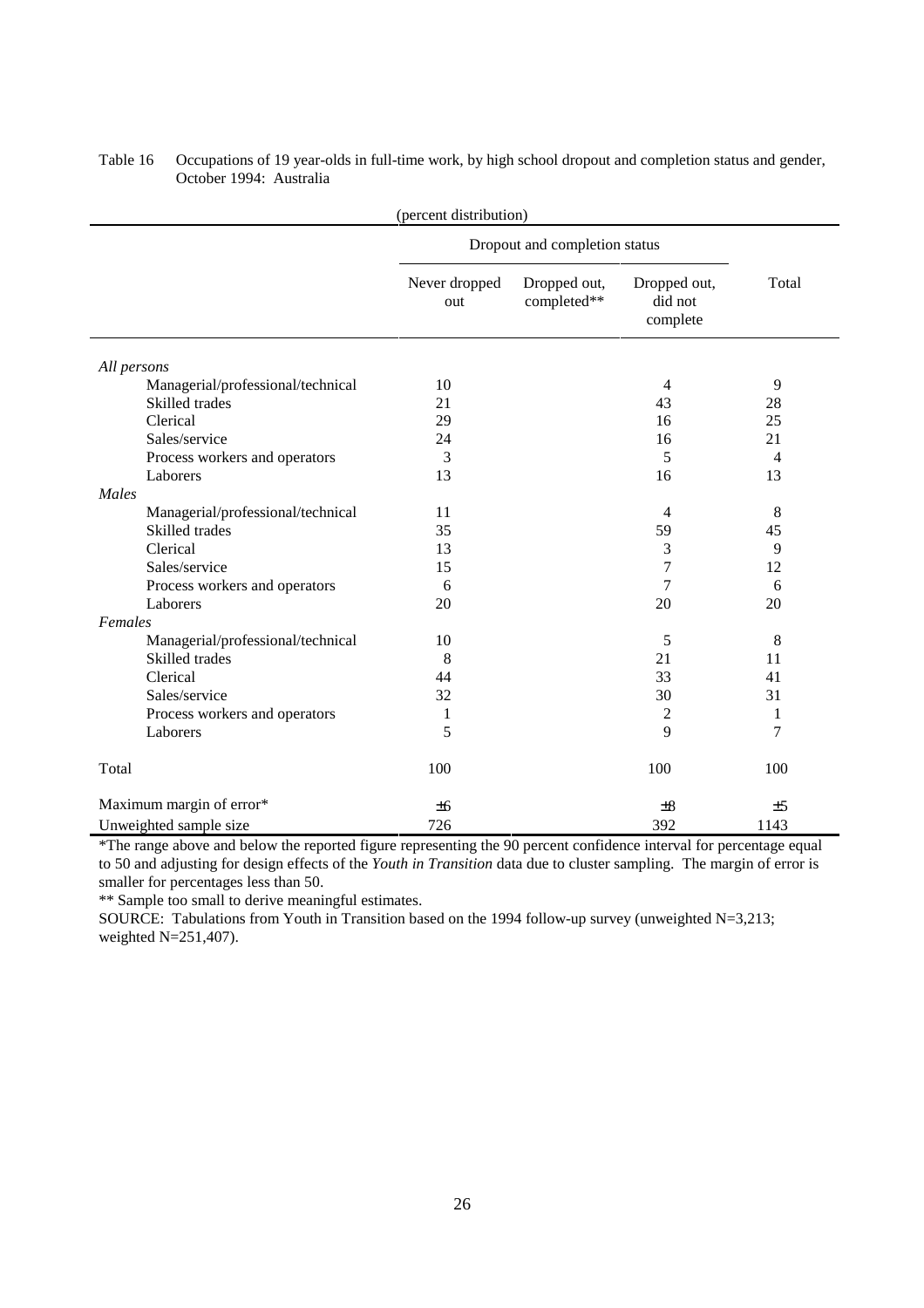Earnings varied more by gender than by high school completion status, at least in the US. In the US, male dropouts who completed high school had higher monthly wages than either male non-dropouts or male dropouts who did not complete, although the differences were not statistically significant (Table 17). They may have had higher wages than non-dropouts because most had been out of school longer, while they may have had higher wages than dropouts who did not complete because by completing high school, they may have had more access to better paying jobs. Overall, females had lower earnings than males, which probably reflected difference in the types of occupations that they held. There were few differences in earnings among females by high school completion status. Female dropouts who never completed actually had higher average earnings than both non-dropouts or dropouts who completed, although again the differences were not statistically significant.

In Australia, at age 19 male dropouts in full-time work received higher monthly earnings, on average, than male high school graduates (Table 18). The gap was not statistically significant. The advantage for dropouts may well be because of their longer exposure to the workforce and longer periods in employment. Other work, using longitudinal data, suggests that the advantage in favor of dropouts does not endure as high school graduates gain more work experience; by their mid-twenties earnings are higher and earnings growth steeper for graduates, particularly for those moving from higher education into professional careers (Miller & Volker, 1987; Long, McKenzie & Sturman, 1996). The gap is reversed for females, with female graduates earning more at age 19 than their counterparts who dropped out of school, even though they have been exposed to the labor market for a shorter period. It reveals the disadvantage female dropouts experience in obtaining secure, well-paid work. Reinforcing this point, there is a small gap in earnings between male and female graduates (\$31 per month on average), but a much larger gap favoring male over female dropouts (\$143 on average). The gender gap in earnings is consistent with the US figures, though in the US female dropouts earn more on average at this stage than female graduates.

|                        | High school dropout and completion status |                           |                                     | Total      |
|------------------------|-------------------------------------------|---------------------------|-------------------------------------|------------|
|                        | Never dropped<br>out                      | Dropped out,<br>completed | Dropped out,<br>did not<br>complete |            |
| <b>Both</b> sexes      |                                           |                           |                                     |            |
| Mean monthly earnings  | 1094                                      | 1238                      | 1114                                | 1115       |
| (margin of error*)     | $(\pm 56)$                                | $(\pm 160)$               | $(\pm 140)$                         | $(\pm 50)$ |
| Males                  |                                           |                           |                                     |            |
| Mean monthly earnings  | 1186                                      | 1421                      | 1137                                | 1206       |
| (margin of error*)     | $(\pm 75)$                                | $(\pm 247)$               | $(\pm 147)$                         | $(\pm 66)$ |
| Females                |                                           |                           |                                     |            |
| Mean monthly earnings  | 962                                       | 964                       | 1067                                | 975        |
| (margin of error*)     | $(\pm 84)$                                | $(\pm 127)$               | $(\pm 302)$                         | $(\pm 75)$ |
| Unweighted sample size | 2794                                      | 412                       | 489                                 | 3695       |

Table 17 Mean monthly earnings of persons working full-time, by high school dropout and completion status and gender, February 1994: United States 1988 grade 8 students (\$)

\*The range above and below the reported figure that may contain the actual figure in the population. It represents the 90 percent confidence interval and adjusts for design effects of the NELS data due to nonrandom sampling. SOURCE: Tabulations from the National Education Longitudinal Survey of 1988 based on 8th grade panel from the 1994 third follow-up survey (unweighted N=13,120; weighted N=2,968,426).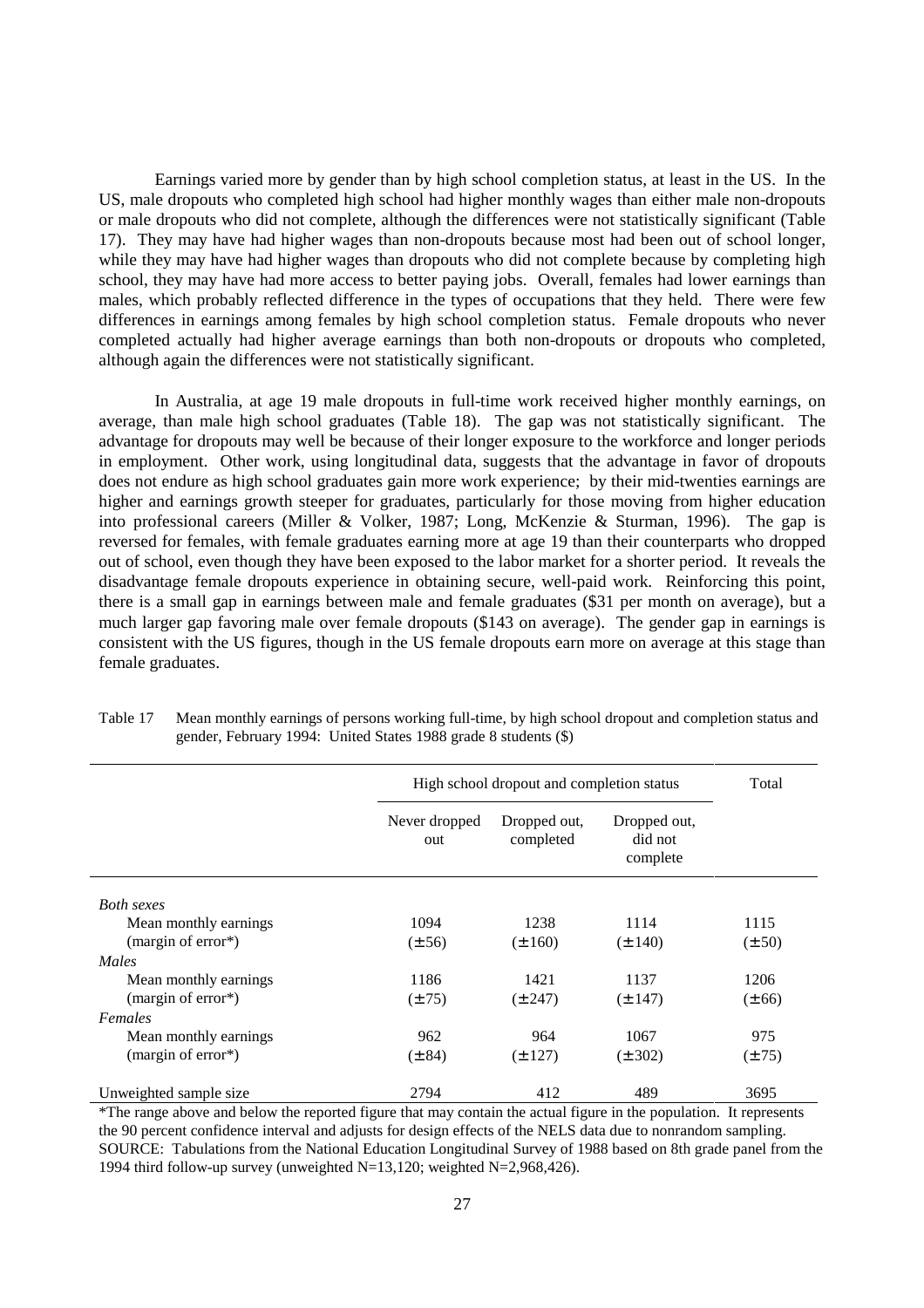|                        |                         | High school dropout and completion status |                                  |      |
|------------------------|-------------------------|-------------------------------------------|----------------------------------|------|
|                        | Never<br>dropped<br>out | Dropped out,<br>completed**               | Dropped out, did<br>not complete |      |
| All persons            |                         |                                           |                                  |      |
| Working full-time      | 1274                    |                                           | 1313                             | 1287 |
| (margin of error) $*$  | ±48                     |                                           | ±76                              | ±40  |
| Males                  |                         |                                           |                                  |      |
| Working full-time      | 1287                    |                                           | 1369                             | 1322 |
| (margin of error) $*$  | ±78                     |                                           | ±118                             | ±68  |
| Females                |                         |                                           |                                  |      |
| Working full-time      | 1256                    |                                           | 1226                             | 1248 |
| (margin of error) $*$  | ±59                     |                                           | $\pm 83$                         | ±48  |
| Unweighted sample size | 726                     |                                           | 392                              | 1143 |

## Table 18 Mean monthly earnings of 19 year-olds in full-time work, by high school dropout and completion status and gender, October 1994: Australia (\$)

\*The range above and below the reported figure representing the 90 percent confidence interval adjusting for design effects of the *Youth in Transition* data due to cluster sampling.

\*\* Sample too small to derive meaningful estimates.

SOURCE: Tabulations from Youth in Transition based on the 1994 follow-up survey (unweighted N=3,213; weighted N=251,407).

In summary, the quality of jobs held by US and Australian dropouts and non-dropouts did not vary greatly. This could be due, in part, to the fact that at least some of the dropouts probably had more labor market experience than non-dropouts. Although the earlier figures showed that dropouts were more likely to have difficulty in securing full-time work or enrolling in post-secondary education and training, those who were able to secure full-time work appeared to hold jobs of similar quality to those who did not drop out, even if they were not in the same types of occupations. The exception to these general patterns is the situation for female dropouts in Australia who are in more poorly paid jobs than their male and female peers. Combined with higher rates of unemployment as a group it suggests that they more often experience disadvantage in the transition to work.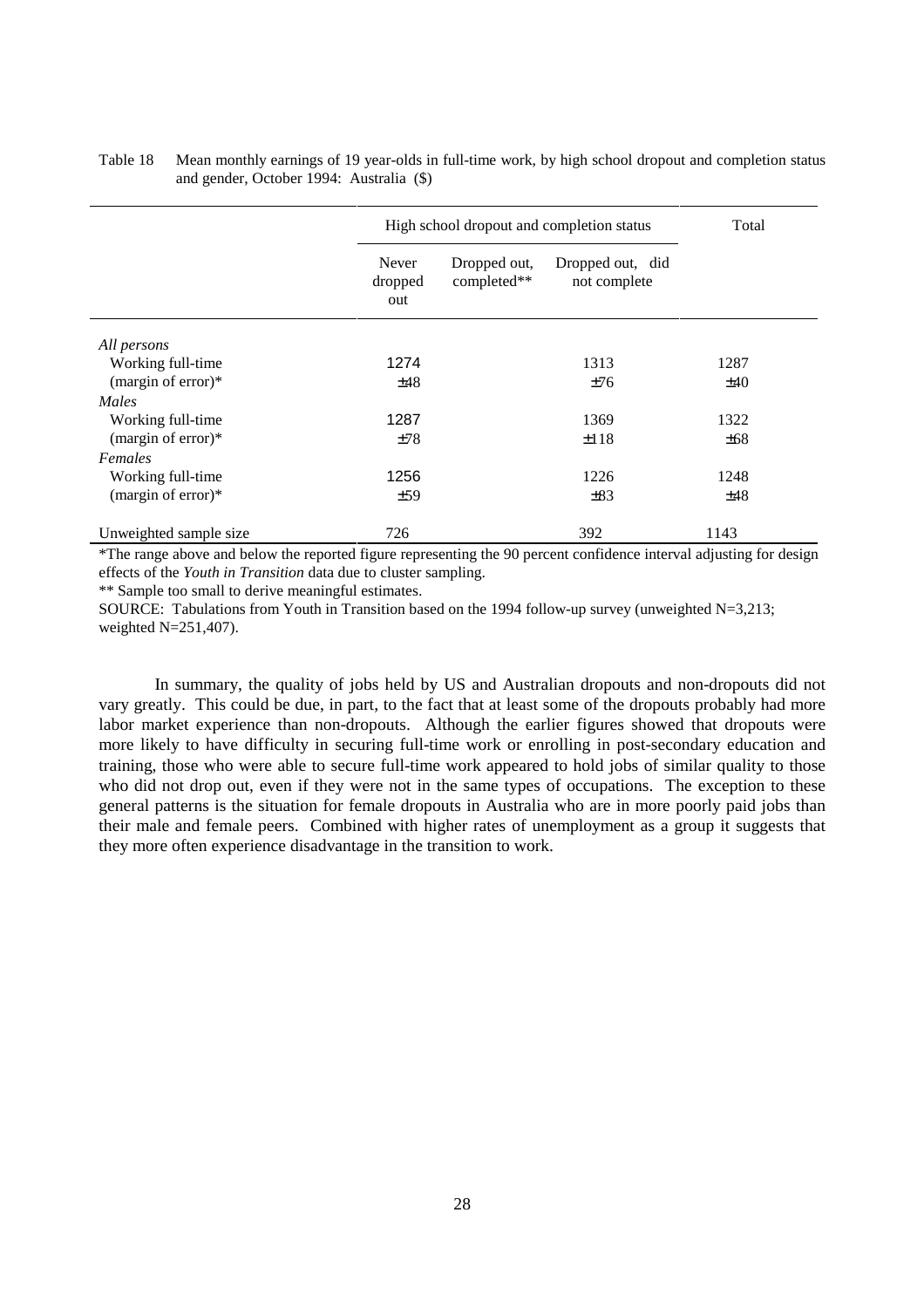#### **Summary and Conclusions**

This study examined the early education and employment experiences of high school dropouts in the US and Australia. Unlike most studies of high school dropouts, this study identified all students who ever dropped out of high school in two similar cohorts of youth in the US and Australia. By doing so, it was not only possible to determine how many students ever dropped out of school, but also to examine differences in the subsequent education and labor market experiences between dropouts and persons who never dropped out. The analysis not only revealed substantial differences between both groups, but also substantial differences between the United States and Australia in the experiences of dropouts and nondropouts.

Almost identical percentages of students dropped out of high school in the US and Australia—21 percent in the US and 22 percent in Australia. And in both countries, dropout rates were substantially higher for students from lower social class backgrounds, for students in rural areas, for students attending public or government schools, and for students with low achievement levels. It would seem that the social and school-based factors influencing the rates of dropping out are similar in both the US and Australia.

But there were substantial differences between the two countries in when dropouts left school and, more importantly, whether they eventually finished school. In Australia, about half of all dropouts left school at grade 10 and most of the rest left at grade 11. In the US, the majority of dropouts left in grades 11 and 12, with only about one-third leaving in grade 10 or earlier. One reason for these contrasts is a difference in access to post-school education and training opportunities and a difference in the role of credentials. In Australia, school dropouts still successfully enter apprenticeships and other forms of vocational education and training (such as certificate courses offered by TAFE colleges) from Year 10 even though over the last decade Year 12 has increasingly become the main entry point. In the US, students do not receive a regular school credential until they complete a specified number of course credits, which are usually acquired at the completion of four years of high school. Students can dropout anytime, but most appear to complete at least some of their high school credits before leaving school, usually after completing grade 10 or two years of high school.

There were even greater differences in the extent to which dropouts eventually finished high school. Almost half of dropouts in the US had completed high school within two years of normal high school graduation, most by acquiring a General Educational Development credential, which is recognized by most employers and post-secondary institutions as equivalent to a high school diploma. In contrast, fewer than 10 percent of dropouts in Australia complete high school. Yet Australian dropouts had more opportunities to pursue post-school education and training than US dropouts. In the US, nine out of ten dropouts who never completed high school had not participated in any post-secondary education or training during the first two years after high school, while three-quarters of students who never dropped out participated in various forms of postsecondary education and training. In Australia, about two in three male dropouts had participated in postsecondary education or training compared to about three in four graduates. For most dropouts this was in apprenticeships or other vocational education and training programs, whereas for graduates it was mainly in higher education. Among female dropouts, only about one in three participated in any formal post-school education or training program, compared to about two in three female graduates.

In both countries, dropouts had more difficulty in securing productive employment than those who never dropped out. But the disparities were greater in the US than in Australia. Two years after high school graduation, 45 percent of all dropouts in the US who did not complete high school were not working at any job or enrolled in postsecondary education and training, compared to only 8 percent for students who had never dropped out of high school. In Australia, only 17 percent of dropouts who did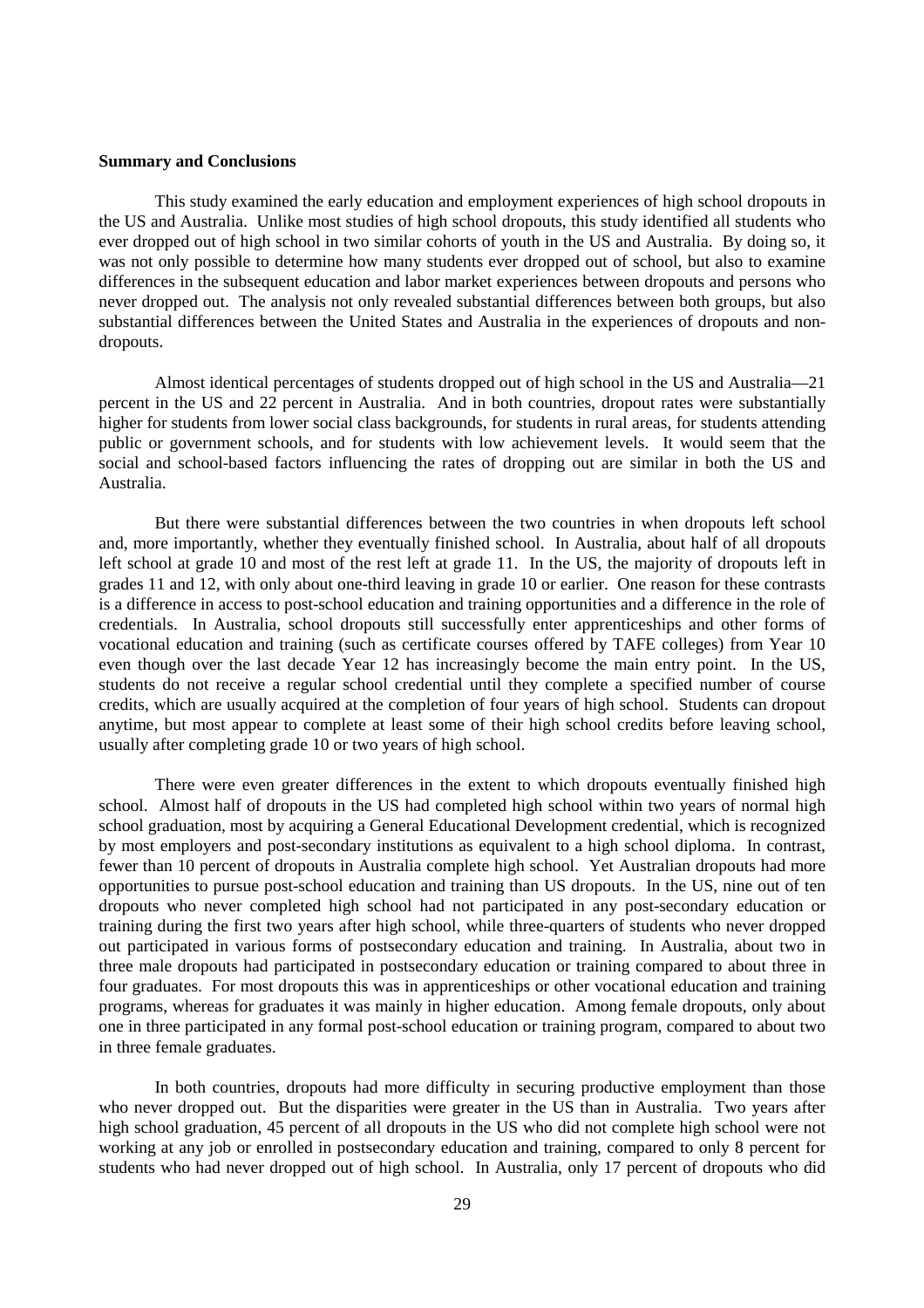not complete high school were not working or enrolled in postsecondary school, compared to 5 percent for those who had never dropped out. Therefore, relative to those who had never dropped out, high school dropouts who had not completed high school were much more disadvantaged in the US than in Australia. This same relative disadvantage was observed by looking at the total number of months not working or enrolled since high school—US dropouts were much more likely than Australian dropouts to have spent the majority of their time not employed or enrolled in school or training programs. In both countries, female dropouts were relatively more disadvantaged than male dropouts compared to their counterparts who had never dropped out.

Finally, we examined the quality of jobs held by young workers in full-time employment. Here the differences between dropouts and graduates who never dropped out were less pronounced, but differences between males and females remained large. In both countries, young workers who had never dropped out were more likely to be employed in white collar occupations whereas dropouts were more likely be employed in skilled trades and laboring jobs. But the differences were not substantial and reflect the effects of age-segmented, relatively narrow and structured youth labor markets in both countries. Most entry-level jobs available to teenagers are provided within a limited range of occupations and this is particularly true for females where available full-time jobs are heavily concentrated in two main fields: clerical and sales and related work. Therefore it is not surprising that wages were fairly even among groups, particularly given that wages at ages 19 and 20 are subject to relatively low youth-wage awards and training wages.

Because almost half of all dropouts in the US eventually completed school, it was possible to compare education and employment experiences of dropouts who completed high school with those of dropouts who never completed high school. The results presented a mixed picture of the benefits to completing high school. Dropouts who completed high school were more likely to have enrolled in some form of post-secondary education or training within the first two years after high school than dropouts who had never completed. This finding confirms one of the benefits of receiving a high school credential—it provides access to post-school education and training that would not be there otherwise. However, the percentage participating in post-school education and training was still quite small—35 percent—and much smaller than the participation rate among students who had never dropped out. Dropouts who completed high school also had difficulty securing productive employment in the first two years beyond high school. Almost a third of all dropouts who had completed high school were not working two years after high school, compared to 45 percent for dropouts who had never completed and only 8 percent for those who had never dropped out. And almost as many dropout-completers had highs spells of non-employment as dropout-noncompleters. These results raise questions about the economic benefits of completing high school in the US, which is the subject of some debate in the US (e.g., Cameron & Heckman, 1993; Murnane, Willett, & Boudett, 1995, 1997).

This study found that similar proportions of young people dropped out of high school in the US and Australia. But the educational and economic consequences were quite different. In the US, many dropouts eventually completed high school, although most did so by completing a national examination instead of earning a traditional high school diploma. This alternative credential grants access to some postsecondary education institutions, but the majority of dropouts who even completed high school had not entered any form of postsecondary education and training two years after high school. In Australia, in contrast, few school dropouts eventually complete high school. But about half of all dropouts enroll in some form of postsecondary education and training. In other words, although a higher proportion of Australians than Americans fail to complete high school, Australian dropouts are more likely than their American counterparts to enroll in postsecondary education and training. Moreover, high school dropouts in the US were much less likely than high school graduates to settle into productive employment within the first two years of high school compared to dropouts in Australia. This suggests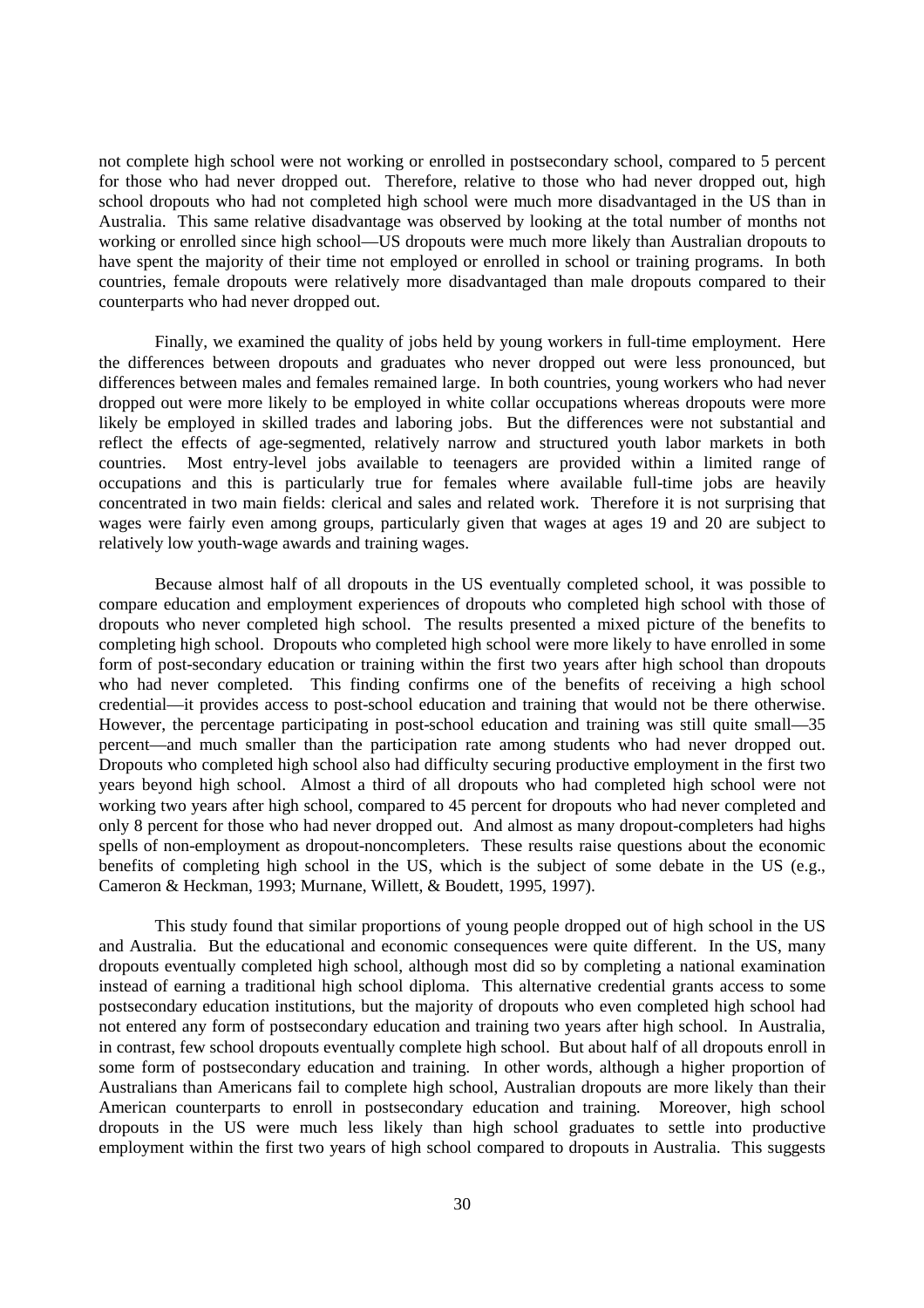that dropouts are at a relatively larger disadvantage compared to high school graduates in the US than in Australia.

The findings from this study underscore the importance of examining in greater detail the education and employment experiences of youth as they complete high school. There may be a multitude of pathways from secondary school completion to post-school education, training, and employment. By using longitudinal data sources, it is possible to identify those alternative pathways and determine which ones form the training and experience that will lead to productive employment as adults.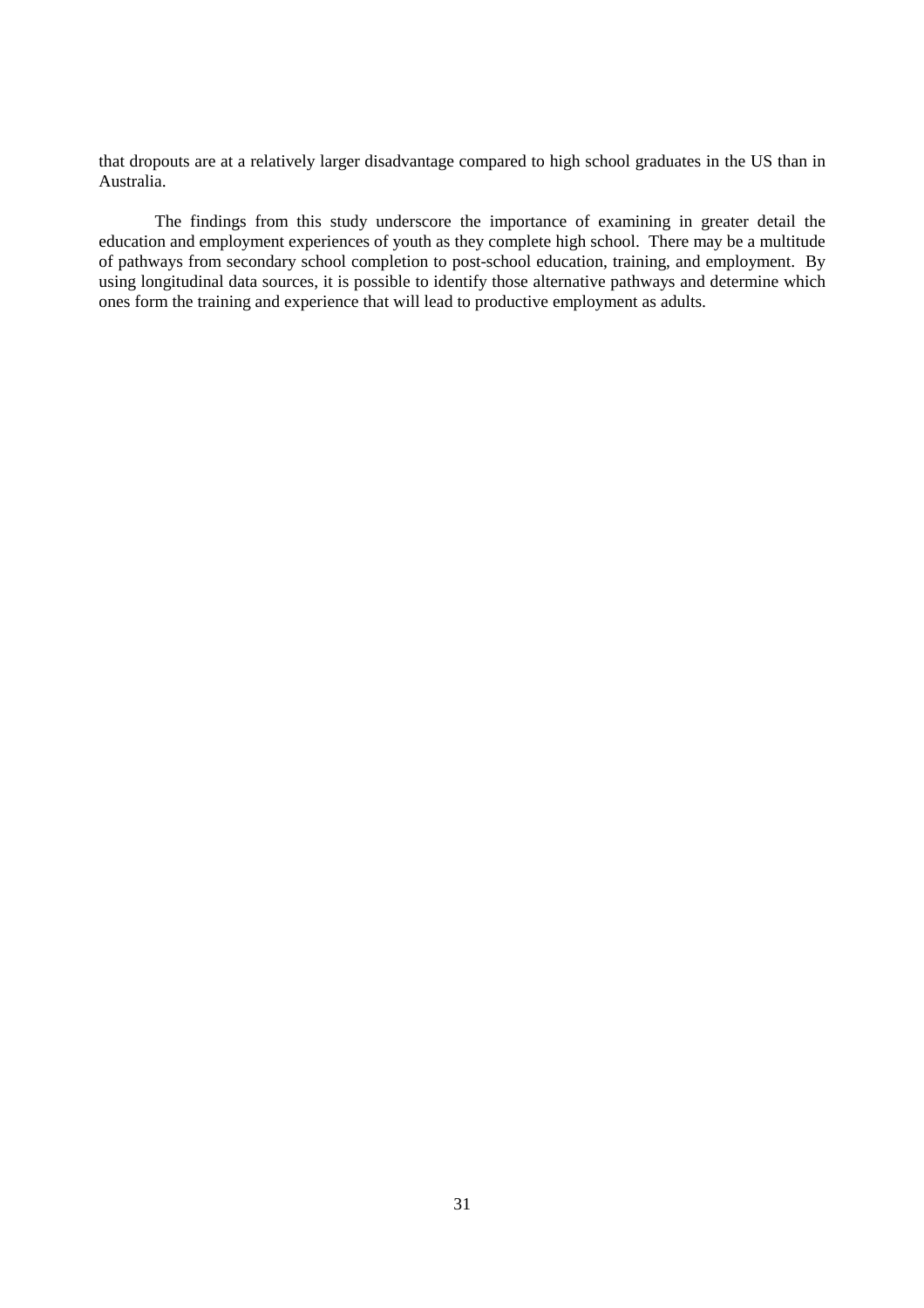#### **References**

- Anderson, D. (1992) "The interaction of public and private school systems." Australian Journal of Education 36:213-236.
- Cameron, S.V. & Heckman, J.J. (1993). "The nonequivalence of high school equivalents". Journal of Labor Economics, 11*,* 1-47.
- Carroll, D. (1996). "National Education Longitudinal Study (NELS:88/94): Methodology Report". Washington, D.C.: U.S. Government Printing Office.
- GED Testing Service. (1997). "Who Took the GED? GED 1996 Statistical Report". Washington, D.C.: American Council on Education.
- Johnson, W.R. (1978). "A theory of job shopping". Quarterly Journal of Economics, 261-278.
- Klerman, J.A. & Karoly, L.A. (1994). "Young men and the transition to stable employment". Monthly Labor Review, 117*,* 31-48.
- Kolstad, A. & Kaufman, P. (1989). "Dropouts who complete high school with a diploma or GED". Paper presented at the annual meeting of the American Educational Research Association, San Francisco, March 24-27.
- Lamb, S.P. (1994). "Dropping out of school in Australia: changes in participation and outcomes", Youth and Society, 26, 2, 194-222.
- Long, M., McKenzie, P., & Sturman, A. (1996). "Labour market and income consequences of participation in TAFE". Melbourne: Australian Council for Educational Research.
- McCall, B.P. (1990). "Occupational matching: A test of sorts". Journal of Political Economy, 98*,* 45-69.
- McMillen, M. M. & Kaufman, P. (1997). "Dropout Rates in the United States: 1996". Washington, D.C.: U.S. Government Printing Office.
- Miller, P & P. Volker (1987). "The youth labour market in Australia", The Economic Record, 63, pp. 203-219.
- Murnane, R.J., Willett, J.B., & Boudett, K.P. (1995). "Do high school dropouts benefit from obtaining a GED?" Educational Evaluation and Policy Analysis, 17*,* 133-147.
- Murnane, R.J., Willett, J.B., & Boudett, K.P. (1997). "Does acquisition of a GED lead to more training, post-secondary education, and military service for school dropouts?" Industrial and Labor Relations Review, 51*,* 100-116.
- Nolfi, G. J., Fuller, W. C., Corazzini, A. J., Epstein, W. H., Freeman, R. B., Manski, C. F., Nelson, V. I., & Wise, D. A. (1978). *Experiences of Recent High School Graduates.* Lexington, MA: Lexington Books.
- OECD. (1996). *Lifelong Learning for All*. Paris: OECD.

Osterman, P. (1980). *Getting Started: The Youth Labor Market*. Cambridge, MA: MIT Press.